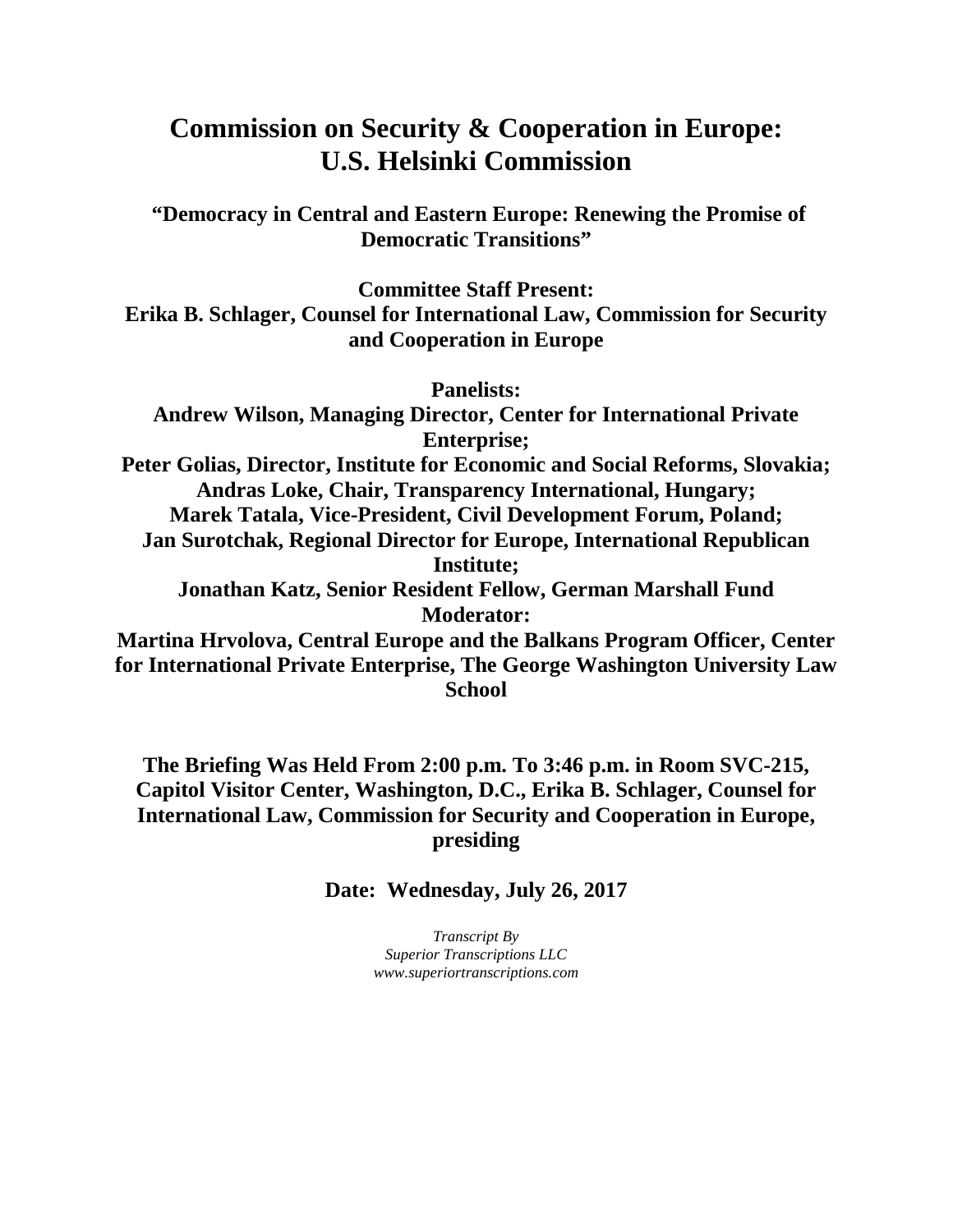SCHLAGER: Good afternoon. I'm Erika Schlager, counsel for international law for the U.S. Helsinki Commission.

On behalf of Senator Roger Wicker, the chairman of the Helsinki Commission, I would like to welcome everyone here today to the Helsinki Commission's briefing on "Democracy in Central and Eastern Europe: Renewing the Promise of Democratic Transitions."

The Helsinki Commission is an independent agency of the U.S. government chaired by members of Congress. Since its establishment by federal law in 1976, the Commission has been deeply engaged promoting democracy in Central Europe and Eastern Europe, including efforts to counter malign Russian influence and acts in the region. We strive to support the transatlantic relationship, promote human rights, advance good governance and prosperity, and – in the words of the seminal 1990 Paris Summit Charter – "We undertake to build, consolidate and strengthen democracy as the only system of government of our nations."

Since the start of this year's Congress, we have increased our focus on Central Europe. We have organized several roundtable discussions in our offices for congressional staff with experts focused on this region. Last week, issues relating to the Czech Republic were raised by Brian Whitmore of Radio Free Europe at our briefing on Russian kleptocracy. And in June, Chairman Wicker convened a hearing to examine and support effective anticorruption efforts in Romania.

Today's event is being streamed live on Facebook, and there will be a transcript posted to the Helsinki Commission's website at the end of the briefing.

I am heartened by the turnout for this event. Clearly, this is briefing is fortuitously timely, if not overdue, and I am privileged to have such an extraordinary panel with me today. Full biographies of our panelists are available on the table as you enter this room, so we won't be reading them in detail here. I expect we will have a lively question-and-answer session, so I want to be sure we have ample time for that.

I will pass the floor now for introductory remarks from Andrew Wilson, the managing director of the Center for International Private Enterprise. Thank you very much for being here.

WILSON: Thank you, Erika.

I wish to begin by welcoming – I wish to begin this timely briefing by thanking Erika Schlager of the Helsinki Commission for leading this very important initiative. Countries across Central and Eastern Europe have made great strides since the 1990s building democratic institutions, growing market economies, joining the European Union and NATO. And the people of this region should be proud of the progress they have made. Thanks to the work of committed citizens and visionary leaders, countries have been transformed from repressive communist systems to exemplars of political freedom and vibrant commerce. In large part, these changes have served as a beacon for citizens beyond this region's borders.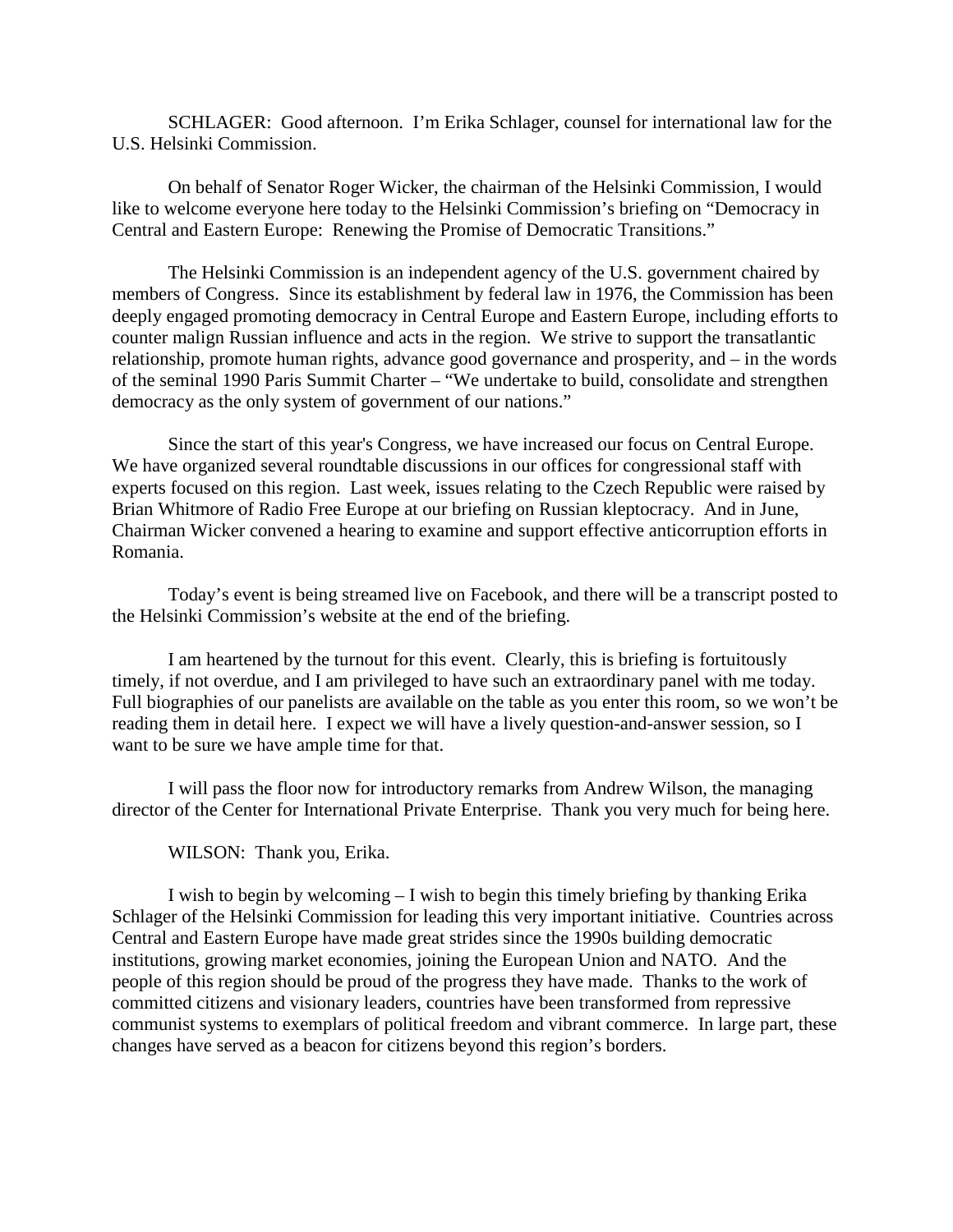Yet, recently, many of Europe's new democracies have faced serious stresses, which raise questions about the resilience of new transitions and threaten to undo the progress that the region has made during the last three decades. Moreover, the political climate in Europe has revealed significant risks to the system of European multilateralism.

The complex challenges of globalization and resurgence of authoritarianism have increasingly led to significant disenfranchisement and fueled the anti-system feelings. Many of the problems in this region and across the globe, however, don't stem from the failure of democracy, rather a failure to more actively pursue its consolidation, and ensure that the economic and social benefits of democracy penetrate throughout societies.

You know, there's a very large, genuine interest in reinvigorating the region's democratic trajectory by addressing homegrown failures of governance and following through on promised reforms. And at the same time, the citizens of the Central and East European countries want a greater say in how their countries and how Europe as a whole is governed, and more local control over their affairs, including in the business realm.

Therefore, for the past two years CIPE has therefore been supporting local voices in Central and Eastern Europe in their efforts to understand the current challenges to freedom, democracy and markets, and to pave the way to demonstrate that democracy can meet today's challenges and to revive people's faith in it. This would not be possible without the generous support from the U.S. Congress and the U.S. National Endowment for Democracy, and I would like to recognize them for their continued commitment to the region.

Earlier this year, CIPE, with many of its partners from across Central and Eastern Europe, launched a declaration reaffirming our own Euro-Atlantic commitments to democracy and private enterprise. The purpose of this modest action is to make a broader statement about our desire to forge a renewed commitment to regional and global economic systems based on the principles of democratic dialogue, free markets, and the rule of law that guarantees a level playing field.

As expressed in the Declaration, civil society and business representatives from the region are committed to the values of democracy and the market economy, and are seeking to take concrete steps to address the democratic challenges that our distinguished speakers will discuss later today. Their ideas, such as improvement of the entrepreneurial environment to foster growth and the encouragement of citizens' engagement in democratic decision-making, should be welcomed. Otherwise, the influence of antidemocratic elements will continue to grow.

Because a free and prosperous Europe is one of the key pillars of the lasting relevance of universal values of liberty, democracy, and free enterprise in the still-evolving global arena, our transatlantic alliance has to remain strong. The U.S.'s enduring commitment to supporting healthy democracies and thriving markets, including in Europe, runs very deep, and the role that the Helsinki Commission has recently been playing is a great proof of that commitment.

In this respect, business leaders also have a critically important role to play. They must become the champions of advancing democratic and pro-democratic values. Coordinated and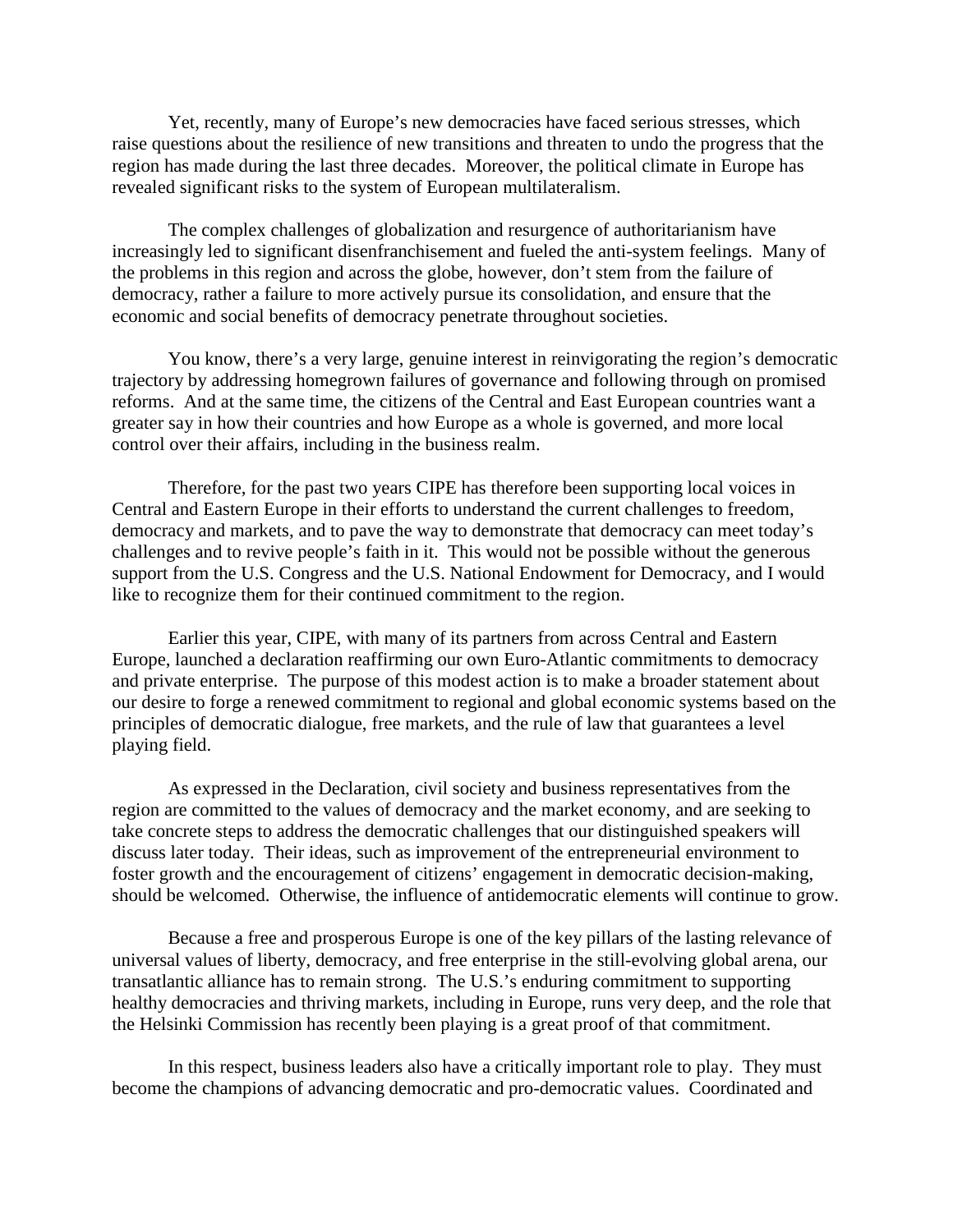sustained engagement with reform-minded business is specifically needed because only in functioning democracies can the private market system provide the economic opportunity necessary for sustainable democratic stability.

The lessons we are learning now about how our nations, republics, unions, and alliances are managed, and how to balance those institutions with the role of the individual in society, will have lasting ramifications for whether we succeed in ensuring stability of the global architecture and furthering human progress in future. Thus, because our alliance is only as strong as we are, we pledge to continue to support similar efforts, exchanges of ideas, and mobilization of democratic champions across the globe to safeguard democracy that delivers also in the interest of future generations free from memories of our struggles against totalitarianism.

And with that, I'll hand it back to you, Erika.

SCHLAGER: Thank you, Andrew. I appreciate those opening – that help in framing the issues that we're going to be discussing today.

At this point, I'm going to turn the microphone back over to my left, to Dr. Martina Hrvolova, to take the role of moderator and traffic cop, and to ensure that we are able to hear from everyone on this outstanding panel as well as to have ample time for discussion. Martina is a program manager at the  $-$  at CIPE, and has been invaluable in helping put together today's event. So thank you very much, Martina, for being here and for the role you're playing.

HRVOLOVA: Thank you, Erika. Thank you for your kind introduction, and good afternoon to everyone. Let me start by welcoming you all again to this briefing. We could not be more pleased that you decided to join us today, both in Capitol but also online, for this important briefing.

Before I turn to our speakers, our panelists, inviting them to provide their opening remarks and comments, let me briefly introduce them to you.

To my left, I have our first speaker, Peter Golias from Slovakia, who is director of Institute for Economic and Social Reforms. Peter has outstanding experience in research and advocacy that dates back to pre-accession period of Slovakia.

Our next speaker is Andras Loke, who has served as chairperson of the board of Transparency International in Hungary for the past seven years. He's also a founder of the local online media portal that serves as a gateway together for more than 20 local websites.

Following Andras, we then have Marek Tatala, who is a vice president and economist at the Civil Development Forum, founded by Professor Balcerowicz in Warsaw, Poland. Marek is a graduate of multiple programs at the Atlas Network, and he's interested in economic and political affairs.

Because we have speakers from both sides of the Atlantic today with us, let me then introduce Jan Surotchak of IRI to you. We will hear from Jan about some important work that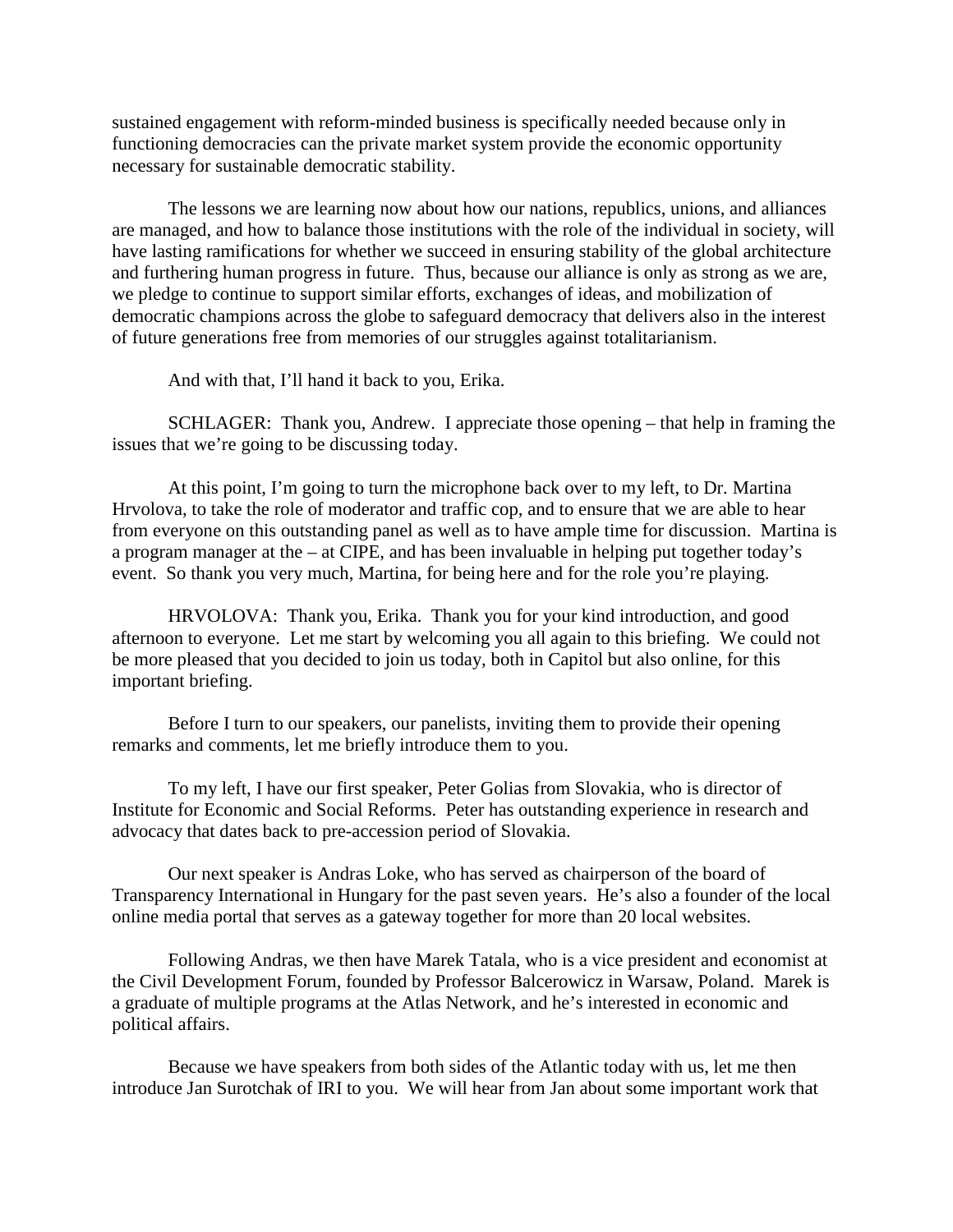IRI has been doing in Central Europe. But I would also like to stress that Jan is the regional director for Europe, which comprises not only Central Europe, but also Baltic states, Southern, Eastern Europe, and Turkey. Jan also manages IRI's Leadership Institute for Central and Eastern Europe.

Last but not least, we have Jonathan Katz here with us today, who also doesn't need much introduction. Jonathan was the deputy assistant administrator at USAID. Previously, he also served as a senior adviser to the assistant secretary in the International Organization Affairs Bureau at the U.S. Department of State, and he also had several leadership roles here on Capitol.

Today, we are meeting to recognize progress and challenges to democracy in Central and Eastern Europe. We will hear, again, from the speakers from both sides of the Atlantic. The three European speakers join us all the way from Poland, Slovakia and Hungary. Again, but let's us not forget that there are also other countries in the region that are facing very similar challenges and experiencing similar stresses to their democracies.

And, with that, let me turn to Peter Golias and invite him to share his insights on the state of democracy in Slovakia.

SCHLAGER: And if I could just make one technical request, as you speak, could everyone keep the microphones very close to you to make sure that not only everyone in this quite full room is able to hear, but also those who are watching the webcast? Thank you.

GOLIAS: Thank you very much. Good afternoon, ladies and gentlemen. Thank you, organizers, for inviting us here. It's a great pleasure for me.

I will be, in my short introduction, explain or give you a short overview of current state of democracy in Slovakia, what are our key democratic challenges, and what are possible solutions.

So, first of all, we have run a project together with CIPE, with Center for International Private Enterprise, over the past two years. And in 2016, in November, we had a public opinion poll, representative public opinion poll, where we asked people about what they think about the quality of democracy in Slovakia and how it's changed over the past five years. And the result was that 40 percent of people said that democracy is rather bad in Slovakia, or is rather bad, and 26 percent thought that it is rather good. When we asked about the development over the past five years, 43 percent answered that it's getting worse or it got worse over this period, and just 18 percent answered that it got better.

We asked the same questions just one month earlier, so in October 2016, the same questions, the opinion leaders in Slovakia, the experts, and we received answers from 80 of them. And it proved that they think even – they have even more negative views of the democracy. So 50 percent had the opinion that it's rather bad, the quality; 25 (percent) it is rather good. But 71 percent think that the democracy has got worse – has got worse over past five years, and just 13 percent think that it has improved.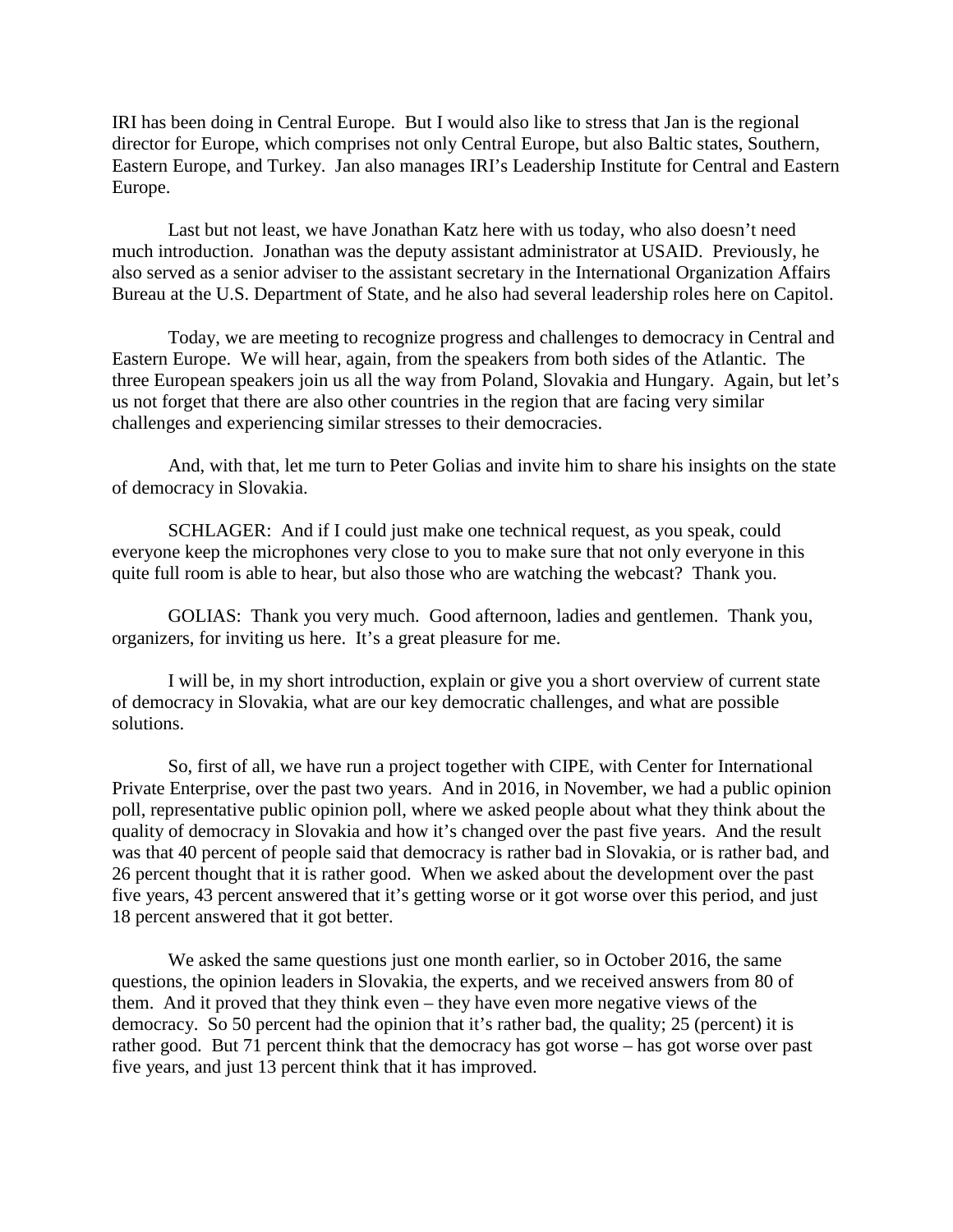So we asked, why is it so? What are the reasons for these negative view of the general public, but also of the expert society? And the main explanation was, based on this survey, that the main cause of the population dissatisfaction is the perception that politicians do not work in the public interest, but in the interest of their – of the private interest, or interest of some businessmen, oligarchs who are behind and have links to these politicians. It also proved that people are dissatisfied that the corruption cases which are there in Slovakia and were being investigated, and it has not been – nobody was punished for these corruption cases. And, last but not least, they also complained about the quality of public services, especially in health care, education, quality of public roads.

Now, we asked also people about their attitudes to democracy and if they see some alternatives to democracy. And we – it showed up that around 20 percent of people would be ready to replace democracy with dictatorship, which was striking to us. Moreover, almost onethird of people would exit from the European Union, and also almost one-third of people would return back to socialism which we had before 1989. For this returning to socialism, these were mostly older people.

Of course, these opinions are showing slowly in the political landscape in Slovakia. And we had elections – parliamentary elections in March 2016. And the biggest surprise was that the fascist radical far right fascist party entered the parliament, the national parliament, with more than 8 percent of votes. Another party, which is a populist party led by one celebrity, extravagant celebrity, received almost 7 percent, and they also entered the parliament. So we see that this popularity of nonstandard and anti-systemic, anti-democratic parties is growing in Slovakia.

Now the question is: What is the perspective? What will be the future development? And according to my opinion, the most probable is that the leftist SMER, social democratic party, which is the strongest one in Slovakia, will remain the strongest one, and they will pick up the partners from among other smaller parties, and they will form the coalition from them. This is not very good for democracy because, as we can see now, democracy is getting worse. So I think that this would mean further slow deterioration of democracy because of gradual erosion of checks and – checks and balances, and moreover because of dissatisfied people will probably more turn toward extremism or these low-standard and anti-systemic parties.

So I would summarize. The key issues, the key challenges that we have is, in the first place, it's the axis of power and corruption which is not being punished. And the second key issue is that we have populism spread in Slovakia, which means that politicians prefer very often short-time solutions or short-time policies which increase their popularity, but they are ignoring long-term problems like, for example, segregation and poverty of the Roma community, of the Roma minority, or improving the quality of the health care, of judiciary, of the public roads, et cetera.

Moreover, it was surprising that these radical parties and these nonstandard parties are very popular among young people. So, in the elections, among first-time voters, these parties were winners. So they did not receive just 6 (percent) or 8 percent, but they were winners in these – in these elections. So this proves or at least hints at some poor quality of our education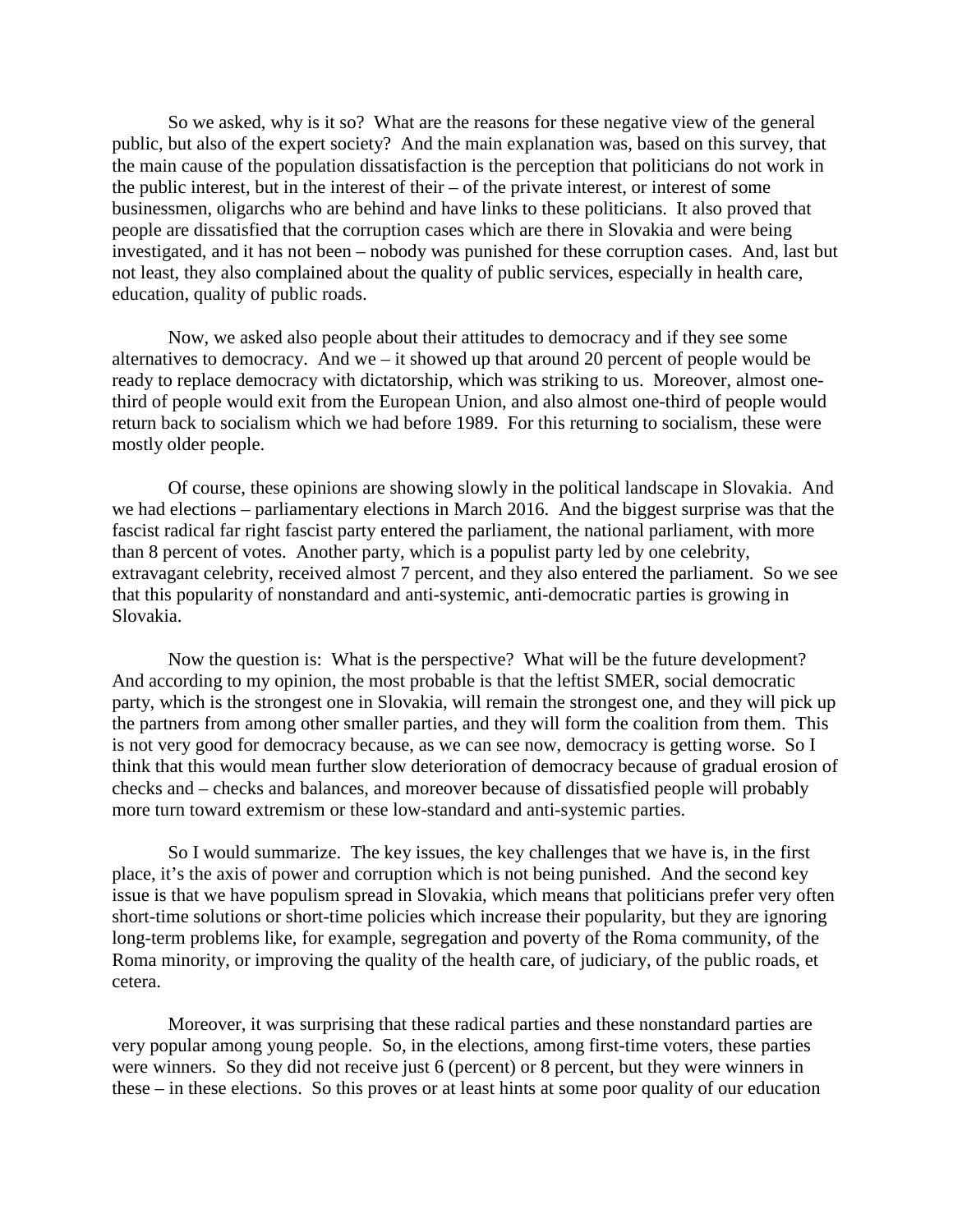system in explaining to the children why democracy is important, why democracy matters for the quality of our life, why the European Union is important, and it also fails somehow to teach children to think critically. So it's another very important challenge.

Now, the last part of my presentation is about solutions, so what solutions can we have for this situation? And we asked for solutions the experts in our survey, and the answer was that the most important, both in the short and in the long term, is to have – is to have stronger and more independent and accountable institutions, such as police, prosecution, judiciary, regulatory institutions and authorities, and oversight authorities. So this proved to be the most important solutions that we need to have – to have in Slovakia.

In the short term, there are several other solutions. One of them is credible investigation of the main corruption cases and scandals. The other one is that we need more consistent feedback to politicians from civil society. This means mostly fact-checking, regular factchecking of politicians breaking their promises, if they are fulfilled or not. Then we need to watchdog the biggest public tenders, where very often the most public money is stolen. And we need to declare or to disclose detailed declarations of assets of politicians and officials.

For the long term, the solutions are, in the first place, the improving of the education system to teach children more – to think more critically and to teach them how to understand the link between democracy and quality of life. Then the second is enhancing public services – again, education, health care, roads, et cetera. And the third one is – the third one is that we need some better opposition parties, so we need some more democratic – pro-democratic parties which would enter political scene, and which would perhaps sometimes in the future overtake the power.

So what we need to implement these solutions? Because, of course, it's nice to have solutions, but we need to implement them. I think that we are unable to implement these solutions without mobilization of civil society. So it's very important – it's crucial that the prodemocratic forces in the country are mobilized, and I mean these local NGOs, media and businesspeople. And I think that we need also some international support for this.

Thank you for your attention.

HRVOLOVA: Thank you. Thank you, Peter, for that. Also for sticking to the time limit. And thank you also for trying to identify the solutions, so not only speaking about the problems but also solutions.

With that, let me invite Andras, to my left, to make his presentation on the state of democracy in Hungary.

LOKE: Thank you, Martina. I'm very, very grateful to be able to take part in this event. And I will try to sum up the situation of democracy in Hungary in seven minutes, which is – (laughter) – not an easy task to do, but thank you. But let's try.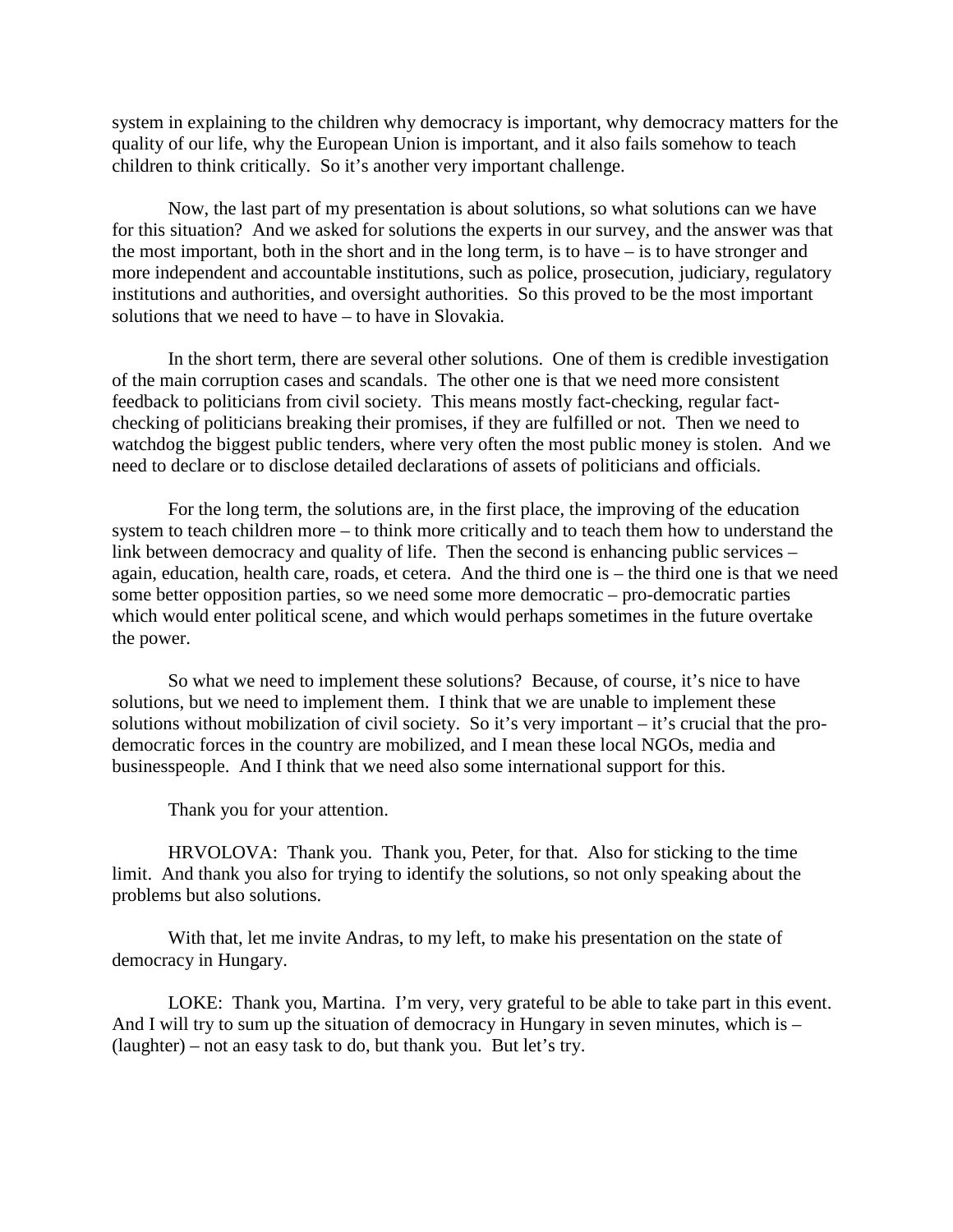Tusnádfürdő – in Romanian it's Băile Tușnad – is a small resort in the Hungarianpopulated part of Romania, Transylvania, and Fidesz, governing party, organizes its summer university here every year. Prime Minister Viktor Orban generally is there, and he generally introduces his newest political and ideological ideas there. His famous vision about the "illiberal state" was born here three years ago. This was his speech, and he mentioned not only Singapore but also Erdogan's Turkey and Putin's Russia as examples to follow.

Last week, Prime Minister Orban took part again in this meeting. So it might be interesting for you to bring some of the most interesting quotations. Elections in Hungary are due next spring, and Orban has already set the tone and the direction of the upcoming campaign. Quote: "First of all, we have to confront external power. We have to stand our ground against the Soros mafia network and the Brussels bureaucrats. And, during the next nine months, we will have to fight against the media they operate." This is a new quality, so turning directly against the media. European Union leaders and George Soros are seeking a, quote, "new, mixed, Muslimized Europe." Another quote: "Hungary will use every legal possibility in the European Union to be in solidarity with the Poles." A third one: "Hungary, since the Trianon Treaty" – Trianon Treaty was the treaty closing down the First World War, and Hungary lost much of its territories – so "Hungary, since the Trianon Treaty, hasn't been as close to being a strong and thriving country as it is now. If a government comes which again will serve global interests, then this historical chance will be wiped out for decades."

Now let me give you some examples how some influential NGOs see the same country, Hungary. Let me begin with Freedom House. And Freedom House gave an aggregate score of 76 for Hungary out of 100, by which count Hungary is a "free" country. Let's then see the breakdown. Political rights. On a scale of seven where one is the most free and seven is the least free, political rights got a three and civil liberties got a two.

The bad news is that all of the trends are on a downward trajectory. Transparency International Corruption Perception Index 2016: The good news is that Hungary is perceived to be only a moderately corrupt country in a worldwide comparison, reaching 48 points in 2016 on a scale from zero, which is "very corrupt," to 100, which is "clean and non-corrupt." The bad news, again, is that the trend is downwards. In the region, Hungary is only followed by Romania and Bulgaria.

Then perhaps the most telling is the Global Competitiveness Report of the World Economic Forum, where Hungary is coming  $69<sup>th</sup>$  out of 138, and this is the worst position ever Hungary has had. Countries like Rwanda, Oman, Jordan, Romania, Botswana, Peru and Macedonia scored better. And, back in 2001, Hungary was the  $29<sup>th</sup>$  most competitive economy in the world. In the EU, Hungary takes the  $25<sup>th</sup>$  place, which means that there are only three countries that are less corrupt – that are less competitive than Hungary.

This survey is based on twelve pillars, and Hungary scored the worst under the first pillar, which is institutions. Within this pillar, the following areas are the most problematic, and I will give you expressions and rankings. Like transparency of government policymaking, it's ranking 136 out of 138. Then ethical behavior of firms, 136. Favoritism in decisions of government officials, 135. Property rights, 134. Burden of government regulation, 123.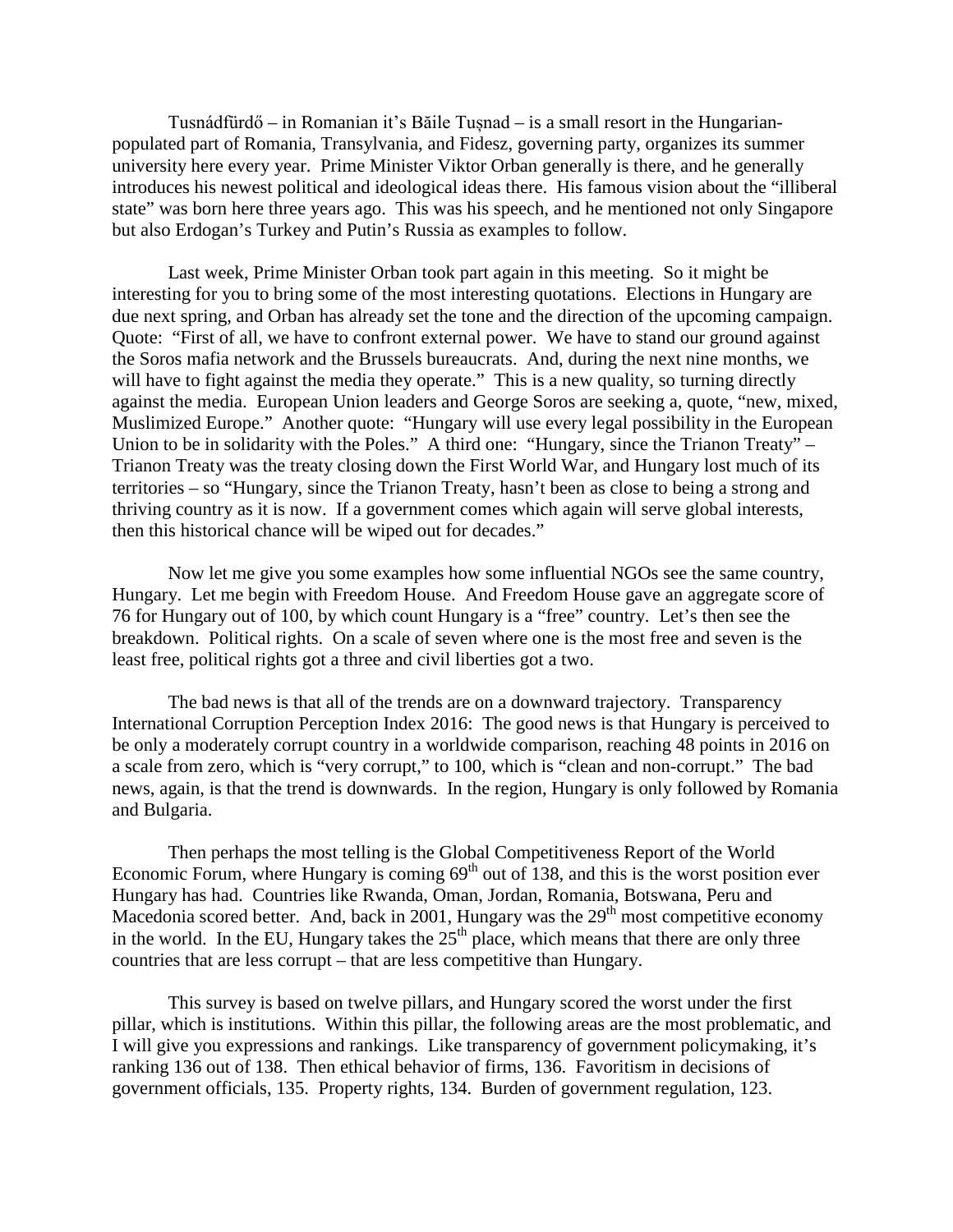The key challenges of the country, as I see it, are:

Emigration and demography. About 1 million people have left the country since 2000, out of 10 million, so this is a serious challenge. And, as mostly economically active people leave, an aging population dependent on pensions and social support remain.

Doctors and nurses continue to leave the country by the thousands, whereas the overly stressed health care is underfunded.

Education. Hungary has never scored extremely well in the international student assessment, but recent results are really disappointing. Students scored much worse in 2015 than 2012. No CEE country shows a similar deterioration, and no CEE country's education budget is shrinking faster than Hungary's.

Press. Pro-government media dominates the media sector, while critical voices experience difficulties in reaching audiences and securing financial resources.

Markets. The Orban government significantly has undermined the functioning of the markets in many areas through crony capitalism, central decision-making, unpredictable and erratic regulations. Shortly after coming to power, Orban introduced the System of National Cooperation, the SNC, which is an informal but very powerful means of creating and maintaining parallel economy for the cronies. The losers are, amongst others, companies in those sectors in which the government introduced punitive taxes – which is banking, retail, and telecommunications – and practically all businesses, which have to face unfair competition from the cronies.

GDP growth is not impressive, but acceptable. It measured 2 percent last year, and this year and the next two years it's going to even better probably. And one good news about the economy is that the external debt is coming down from 81 percent in 2011 to 74 percent last year.

The level of investment is quite low. It's not even 18 percent. But the really bad news is that if you compare what the state invests and what private companies invest, the state invests more than three times more than private companies. And that's very bad for the economy, I think.

What's the wider background? In Hungary, there is a genuine lack of experience with strong democratic governance and there is a feudal culture. Each government spent a lot of energy on undoing what the previous government did. Polarization and enmity between the two elites of the country reached such a degree that compromise seems to be impossible even on the most basic values. This leads to a general inclination to accept short-term solutions, lies, and extreme ideologies.

What are the possible solutions? I can offer no quick fix and no general easy solution. So I thought about presenting some ideas what NGOs can do step by step in this situation. It is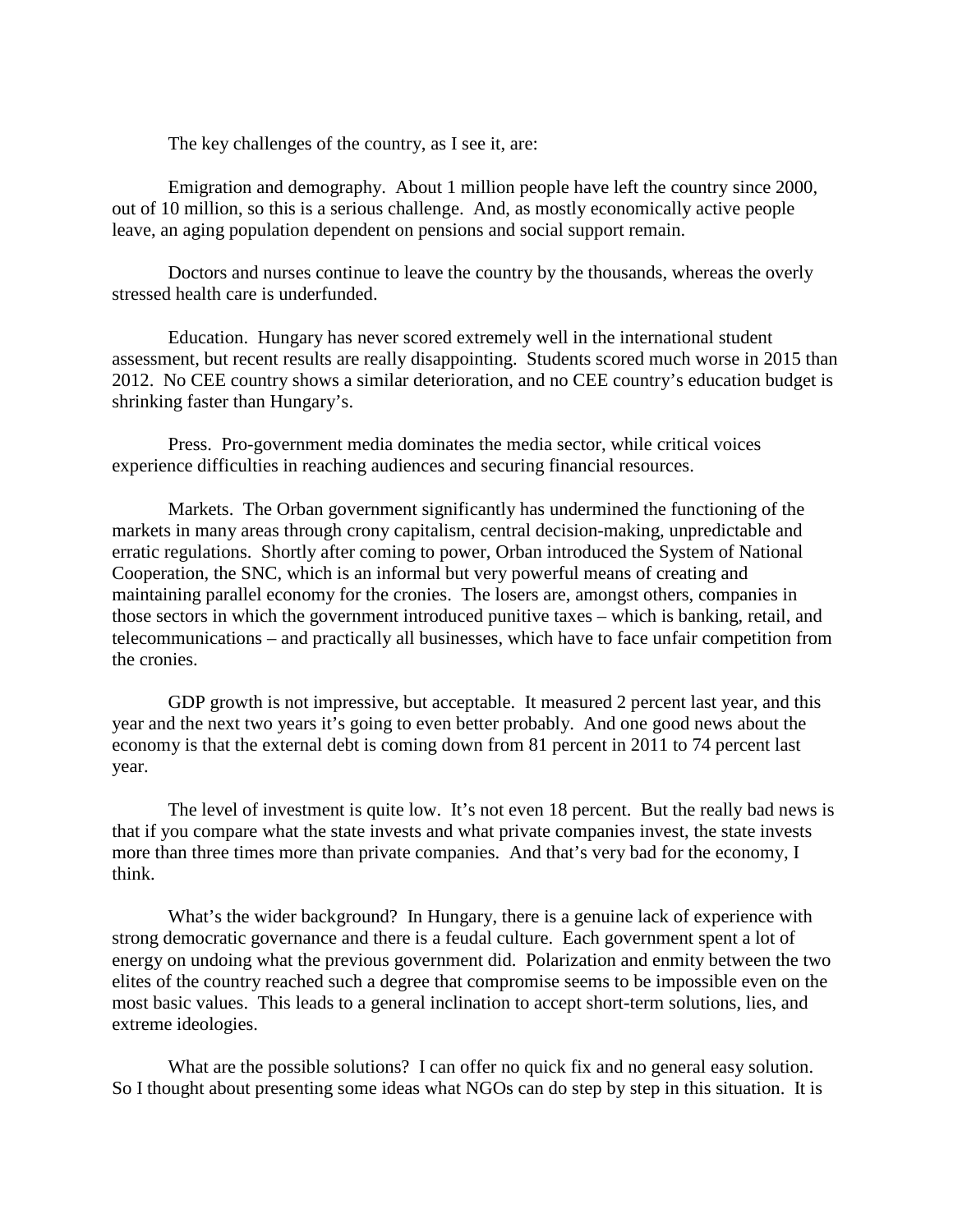reassert civil society's role in maintaining transparency and accountability in governance, as well as facilitating greater public consultations in decision-making; urge political parties, civil society, and the business community to communicate and practice democratic values, so as to encourage more inclusive engagement in public affairs and present alternatives to extreme messages; and lastly, increase engagement with the business community, so as to mobilize resources and know-how in reconfirming society's commitment to pluralism and maintaining healthy space for civil society.

And I think I passed my seven minutes, so I stop here. Thank you very much for your attention.

HRVOLOVA: Thank you, Andras. And I'm sure that we'll have at least a few interesting questions from the audience. We'll be able to follow the discussion with you on the important challenges that Hungary is facing.

Moving forward, let me turn to my right, to Marek Tatala from Poland, inviting him to share hopefully a brighter perspective of future of Poland.

TATALA: Thank you, Martina. And thank you for coming today. It's a great honor to be here and have a chance to talk to you about assessment of democracy in Poland.

For many years, Poland has been presented as a success story of peaceful economic and political transition. Thanks to the initial free market reforms and continuation of the pro-reform path, we observed a rapid and stable rate of economic growth in Poland, which led to the highest increase of GDP per capita in the region.

During this period, different political parties from left-wing social democrats to rightwing conservatives were present in the governments, with a rather smooth transition of power following elections. There were no significant legislative attacks on the foundations of the 1997 Polish Constitution by the mainstream political parties, either. And, overall, institutional framework has significantly improved thanks to domestic efforts and external incentives, such as accession to the EU and NATO.

Democracies can be taken advantage of by undemocratic leadership. Lukashenko, Putin, Erdogan, as well as a few Latin American leaders all won democratic elections, and later weakened democratic systems or abolished democracies completely. Viktor Orban in Hungary won constitutional majority, and used the power to limit political competition through changes in the electoral system, rule of law, and media.

There is no doubt that the ruling Law and Justice Party in Poland won democratic elections, after a very populist electoral campaign. And Poland is still a democracy, despite the harsh rhetoric we often hear these days. I personally think that these strong words should be reserved for more difficult times, which will hopefully never come, as exaggerations can sometimes backfire.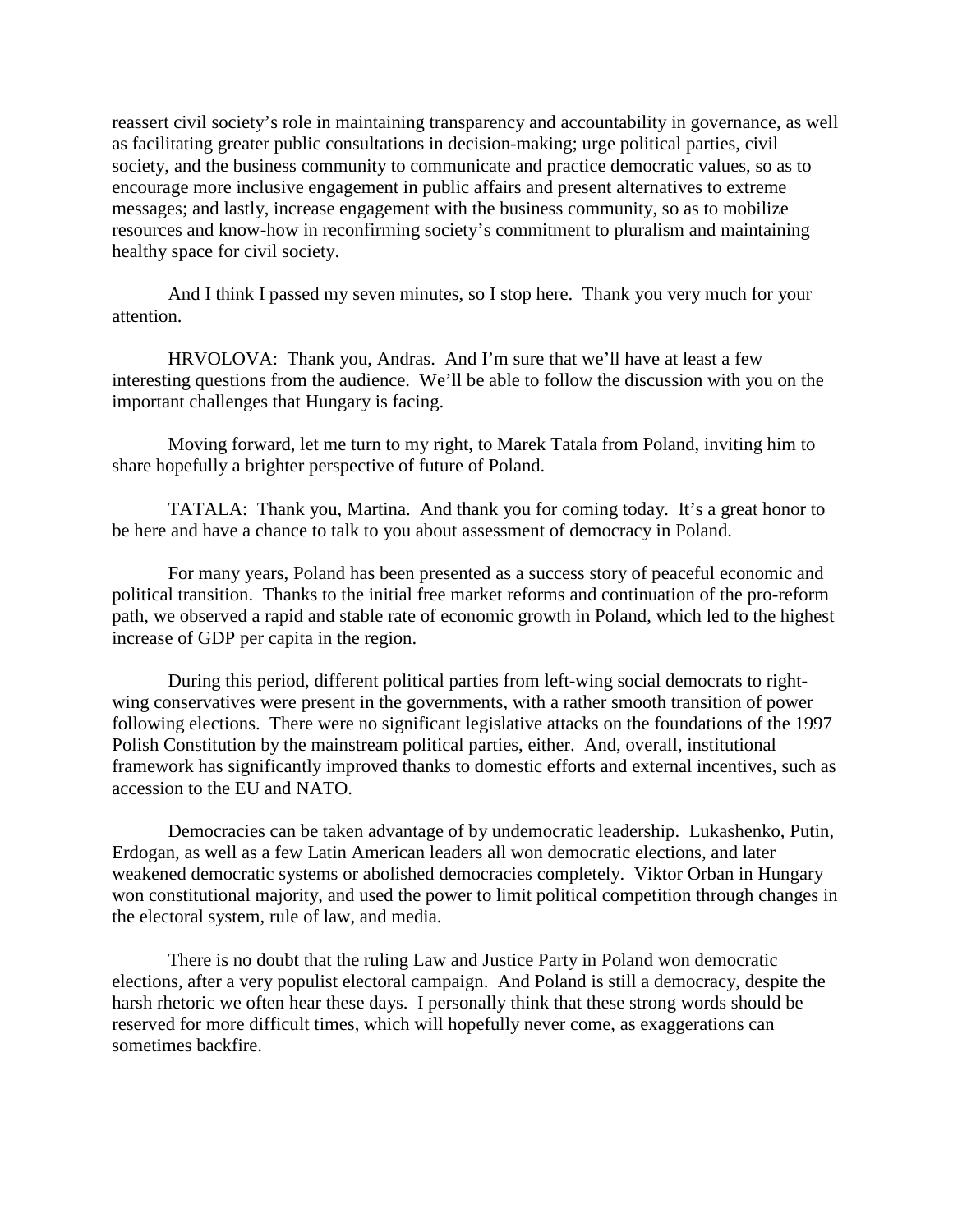However, instead of strengthening democracy, including rule of law, the governing party is pushing Poland in the opposite direction. On Monday, President of Poland Andrzej Duda stepped in to announce that he plans to veto two out of three controversial legal acts in the area of the justice system, which will slow down the process. Nevertheless, most of the challenges mentioned in the declaration asserting the crucial role of democratic values and free market principles prepared by CIPE and its regional partners are currently very present in Poland.

Many people in Poland now believe that winning elections and having a majority, 37 percent of the vote in case of Poland, means that the winner can do anything. The ruling party's promises and slogans have certainly fed this belief. As a consequence, there is a lack of commitment to checks and balances and separation of powers, as well as less respect for minority rights among significant part of the society.

Fortunately, recent protests that led to the presidential vetoes show that there is also part of the society committed to democratic values, and it should grow in the future. Hopefully, recent events in Poland will strengthen the latter.

I will focus today mostly on rule of law, as it is the key challenge, in my opinion, to future of democracy in Poland. As the U.S. Department of State asserted in their most recent press statement, quote, "The Polish government has continued to pursue legislation that appears to undermine judicial independence and weaken the rule of law in Poland." And we have observed that the following acts contributed to this process.

Firstly, the laws on constitutional tribunal. The ruling party, in an unconstitutional way, nominated some judges and took political control over the tribunal. This poses a risk for the implementation of other unconstitutional legislation supported by the Law and Justice Party in the future.

Then law on organization of courts signed by President Duda today. The law would empower the minister of justice, who is at the same time the prosecutor general, to dismiss all heads of courts in an arbitrary way within six months of its adoptation, and appoint their successors without binding consultation with the National Council of Judiciary as required in the past.

The ruling party, Law and Justice, supported two other legal acts that were a major threat to independence of judiciary and the rule of law: on the National Council of Judiciary and on the Supreme Court. These two controversial laws were – stimulated protests in Poland and prompted international reaction, which have pushed the president to announce his plan to veto them.

And then we have problems with very rapid legislative process. Much of this recent legislation, but also other laws, have been passed in a very rapid manner without any public consultation or debate with citizens, experts or NGOs. The government has violated various provisions to safeguard the quality of the legislative process in Poland.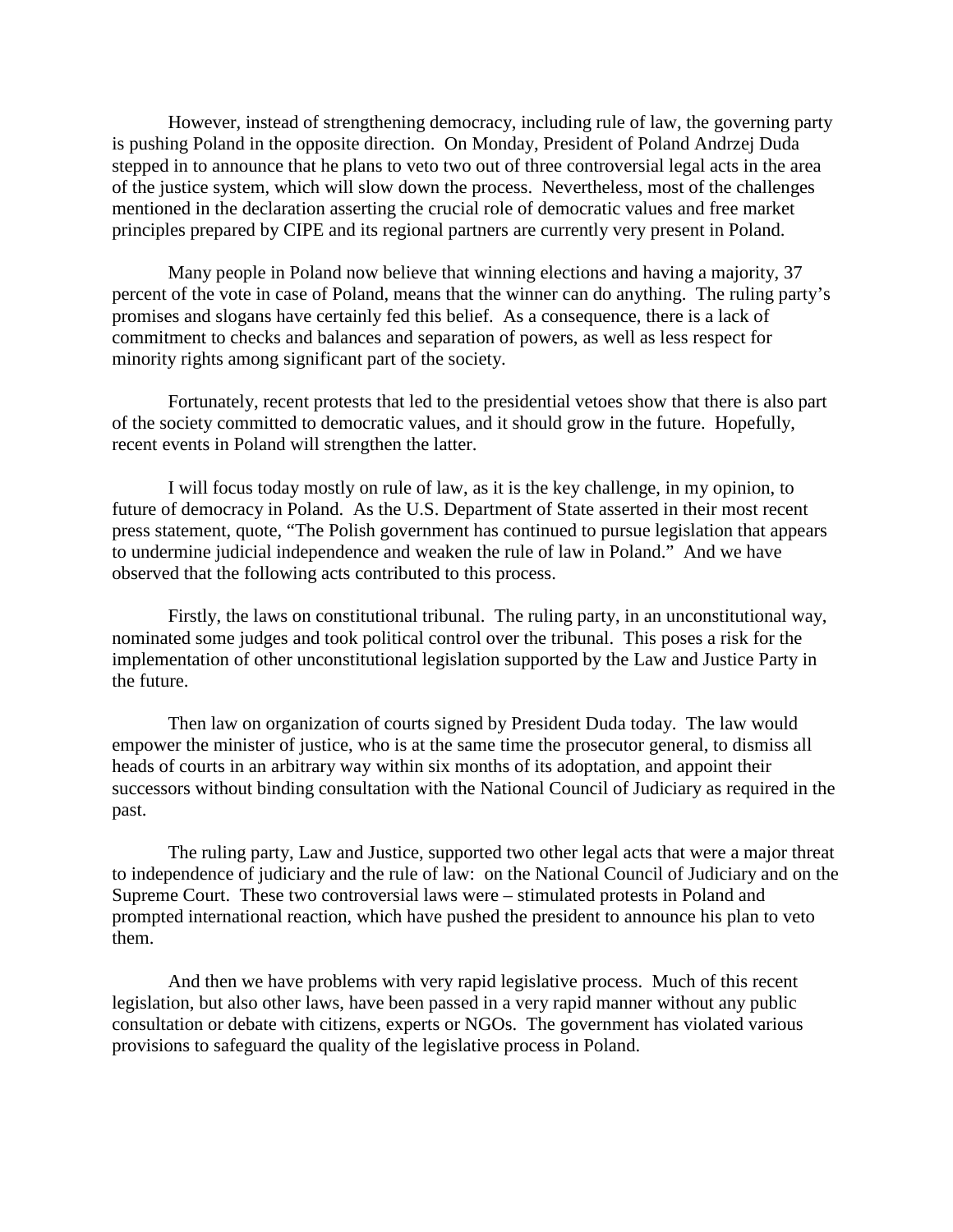So, summing up, the model of judiciary proposed by the ruling party so far resembles the model known from the past, when the communists – in the communist Poland. Communist Party controlled all the legislative, executive, and judiciary powers.

In his recent speech in Warsaw, the president of the United States said: "As long as we know our history, we'll know how to build our future." We in Poland know where this model of concentration of power, lacking any checks and balances, led the Polish society and the Polish economy. It is why more and more Poles have been in the streets demanding that President Andrzej Duda vetoes the most recent judiciary reform. Two out of three vetoes were a good decision by the president and a major success of this part of the Polish civil society committed to democratic values.

And now a few – a few remarks about the possible solutions to these challenges, especially to rule of law.

So, firstly, fast fact-checking and watchdog activities by NGOs, media, and civil society using efficient communication tools. There are many people in Poland who know what is wrong or what is false, but they need to improve their communication to reach wider audiences.

Then more dialogue and better cooperation of civil society, NGOs, business-support organizations and political parties, with NGOs and civil society acting as possible mediators.

Increase engagement of the business community. Business should not only support NGOs with resources, but also speak up about the future of democracy in Poland.

Then we should offer alternative proposals for justice reform, improving what does not work like lengthy proceedings and excessive formalism, while strengthening the system's independence. As the president of Poland announced his administration would work on the justice system reform after recent vetoes, it is essential to monitor this work and to provide highquality feedback.

Then we need to improve the quality of the legislative process to ensure genuine inclusive public debate and expert assessments of proposed laws.

And finally, education should be focused more on civic engagement and economic literacy, for example practical lessons of democracy that delivers, including in economic terms.

Polish civil society is a key player in advancing democracy in Poland. The European Union and our other Western partners should not be expected to solve our problems. That, however, does not mean that they should remain silent or turn a blind eye to what's happening in the country right now. Quite to the contrary. All friends of Poland can certainly help by sharing their knowledge, expertise and resources, as well as by providing moral support to those committed democrats in Poland who found courage to seize the opportunity that the present crisis provides.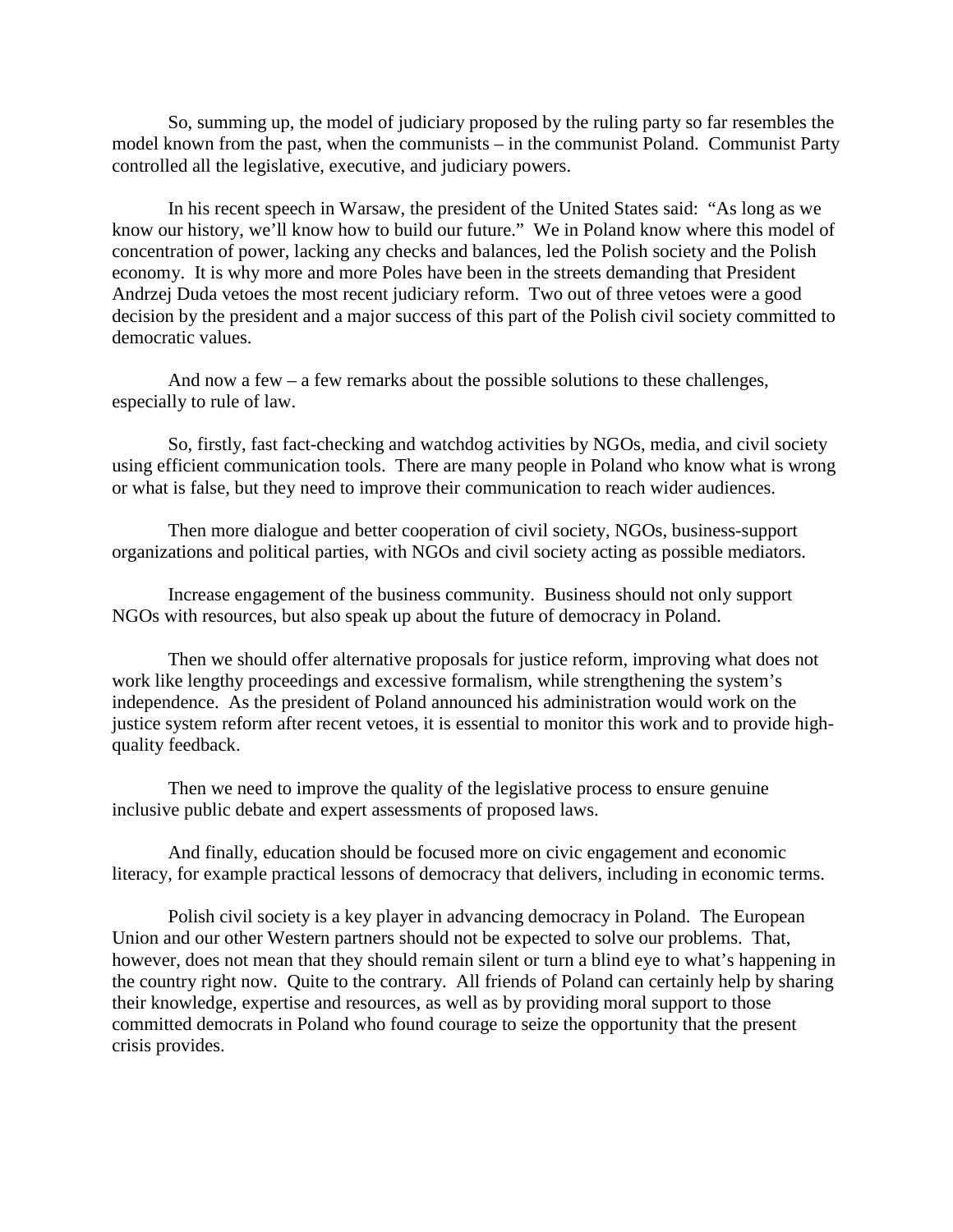I therefore particularly appreciate the role of CIPE here in this regard, supporting their local partners, drafting the declaration of renewed commitment to democratic values in Central/Eastern Europe countries, and hosting us in the U.S. on the occasion of this briefing.

Finally, Poland has a historic potential to be an inspiration for societies east of Vienna and the Balkans looking for higher quality of life and greater individual freedom. The strength of Polish democracy should continue to serve as an example for the regions. To preserve the foundations of international stability, it is therefore our joint responsibility to act whenever democracy is in jeopardy.

Thank you.

HRVOLOVA: Thank you, Marek.

Next on my list is Jan Surotchak, regional director for Europe of the International Republican Institute, who will speak about some of the work – the important work IRI is doing in Europe to be better able to understand where exactly the democratic deficiencies in Europe are. The floor is yours, Jan.

SUROTCHAK: Thanks, Martina. And thanks to Andrew and Mark, and Martina, to you, for CIPE for organizing this.

And thanks to Erika and the Helsinki Commission. Thirty-one years ago on this day, in the summer of 1986, I was an intern at the Helsinki Commission. And it's an – it's an odd thing. I'm not sure whether, frankly, I should be happy or depressed by the turnout at this discussion. It reminds me a great deal of the mid-1990s, to be honest with you, when we were having many of these very same discussions. So I guess I'm happy that you're all interested, but worried about the fact that we have to be talking about this again.

So I'm going to go back, maybe, just a little bit to the 1990s. And you know, let's maybe help with some framing around where we are and where we've come from.

In Europe, of course, the post-Cold War strategic goal of the United States was crystalized by George H. W. Bush in his famous speech in Mainz, Germany, where he talked about building and maintaining a Europe "whole and free." At that time, of course, the field for democracy advocates like us, both European and American, was wide open. The people of the newly free, former Warsaw Pact countries were hungry for assistance. Those in the field in those days felt the full support of the United States government in the work that we were doing. Moscow's influence was declining dramatically as the Soviet Union collapsed and Russia turned in to focus on itself. And it appeared, we hoped, that the inclusion of the new member states in the European Union had both, one, signaled their capacity to succeed as democracies; and, two, guaranteed recourse if they once again were to exhibit weaknesses.

Two decades later, the strategic situation has changed radically, and unfortunately in some ways has reversed. New fault lines have emerged in the societies of the still new democracies, very much along the lines that we've just heard laid out here by Peter and Andras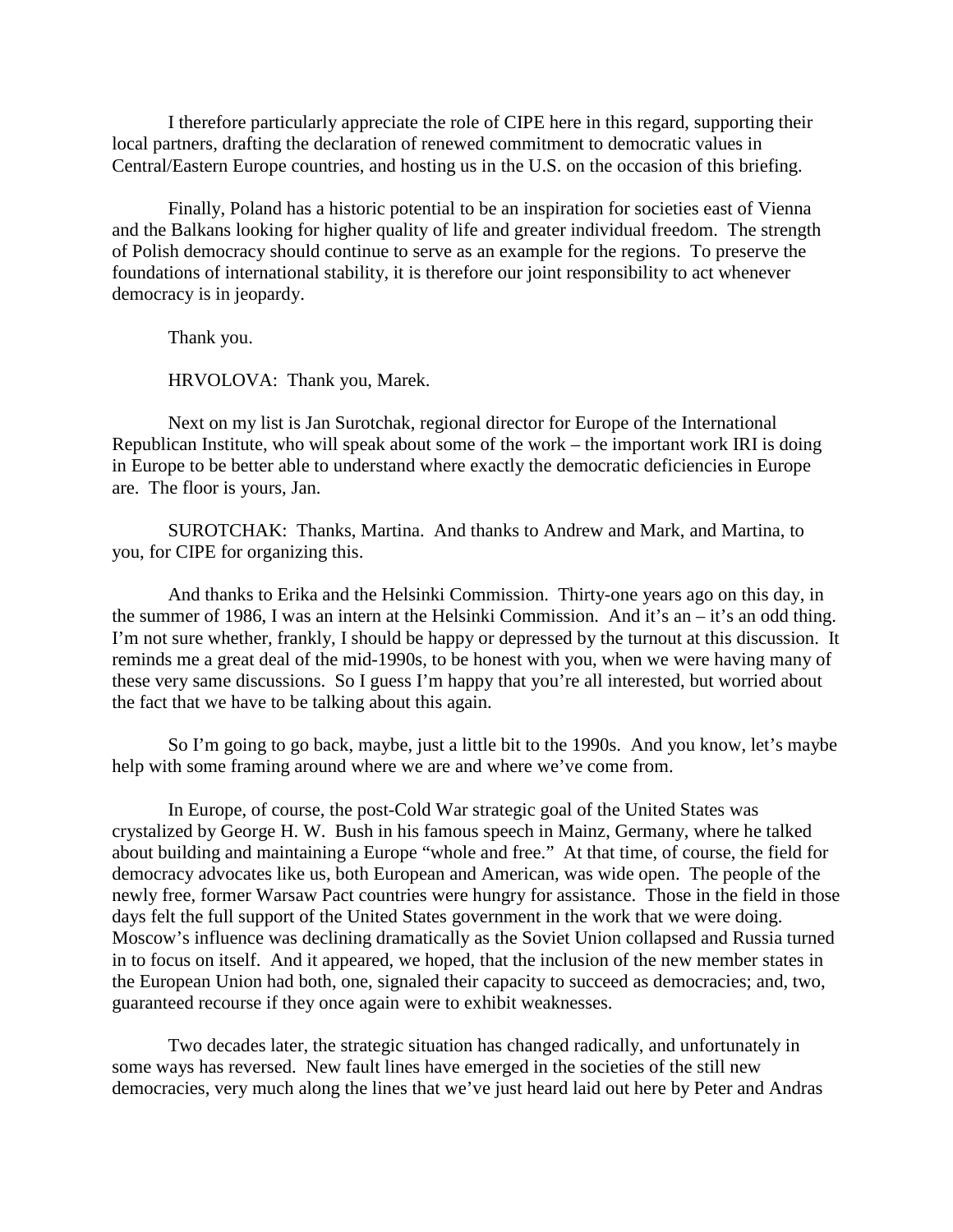and Marek in Slovakia, Hungary and Poland, not forgetting our friends in the Czech Republic, which is also facing significant anti-democratic pressures of its own as it moves toward elections, and potentially even something of a coronation, this October. It is precisely these fault lines that offer points of entry to a Russian Federation once again seeking to destabilize NATO and the European project.

For this reason, IRI has been undertaking a fairly aggressive public-opinion research project as part of something that we call the Beacon Project, generously funded by our friends at the National Endowment for Democracy, in an effort to build coalitions in Europe to push back against Russian soft-power meddling in democratic processes there. Part of this effort is to help our allies in the region better understand exactly where the main democratic deficiencies and weaknesses in the various societies are.

So in late May at the Globsec conference in Bratislava, therefore, we released a comparative poll covering the four Visegrad countries, and that was done through IRI's Center for Insights in Survey Research. This poll reveals a number of disturbing trends in the heart of Europe, including waning support for the core – for core transatlantic institutions such as NATO, tensions over the nature of European identity, and discontent with socioeconomic challenges in the region.

After investing 20 years and hundreds of million – hundreds of millions of dollars in building a Europe "whole and free," it's clear that there is a potential risk that transatlantic peace and security can indeed be undermined, that Russian influence in Central and Eastern Europe is increasing, and that in some ways challenges to democracy are now fully within the European Union's house.

So what do the data from our poll show? First, with regard to the overarching question of security and stability, while NATO and the U.S. presence in Europe have, of course, been historically cited as a key pillar of peace and security, in Slovakia an alarming 60 percent of respondents feel that the U.S. presence actually increases tensions and instability in the region. A majority of respondents in all four countries either strongly or somewhat support a neutral position for their countries between NATO and Russia. In Slovakia, that number was 73 percent; in the Czech Republic, 61 (percent); in Hungary, 58 (percent); and in Poland – even in Poland – 53 percent. Seventy-five percent of Slovaks believe that Russia should be a partner in security, followed by 59 percent of Czechs, 54 percent of Hungarians, and 35 percent of Poles.

A second area of concern is values. Our survey revealed ambivalence about the nature of European identity. More than one-third of respondents in the Czech Republic – 40 percent – and in Slovakia – 36 percent – feel that the European Union is pushing them to abandon traditional values, while 41 percent of Slovaks believe that "Russia has taken the side of traditional values." In the Czech Republic that number was 27 (percent), Hungary and Poland 18 (percent) and 14 (percent).

A third area is economics. And I think it was really interesting to hear what Andras had to say about the socioeconomic situation in Hungary today. Reflecting the dissatisfaction with the state of the economy and public services, a significant portion of respondents in all four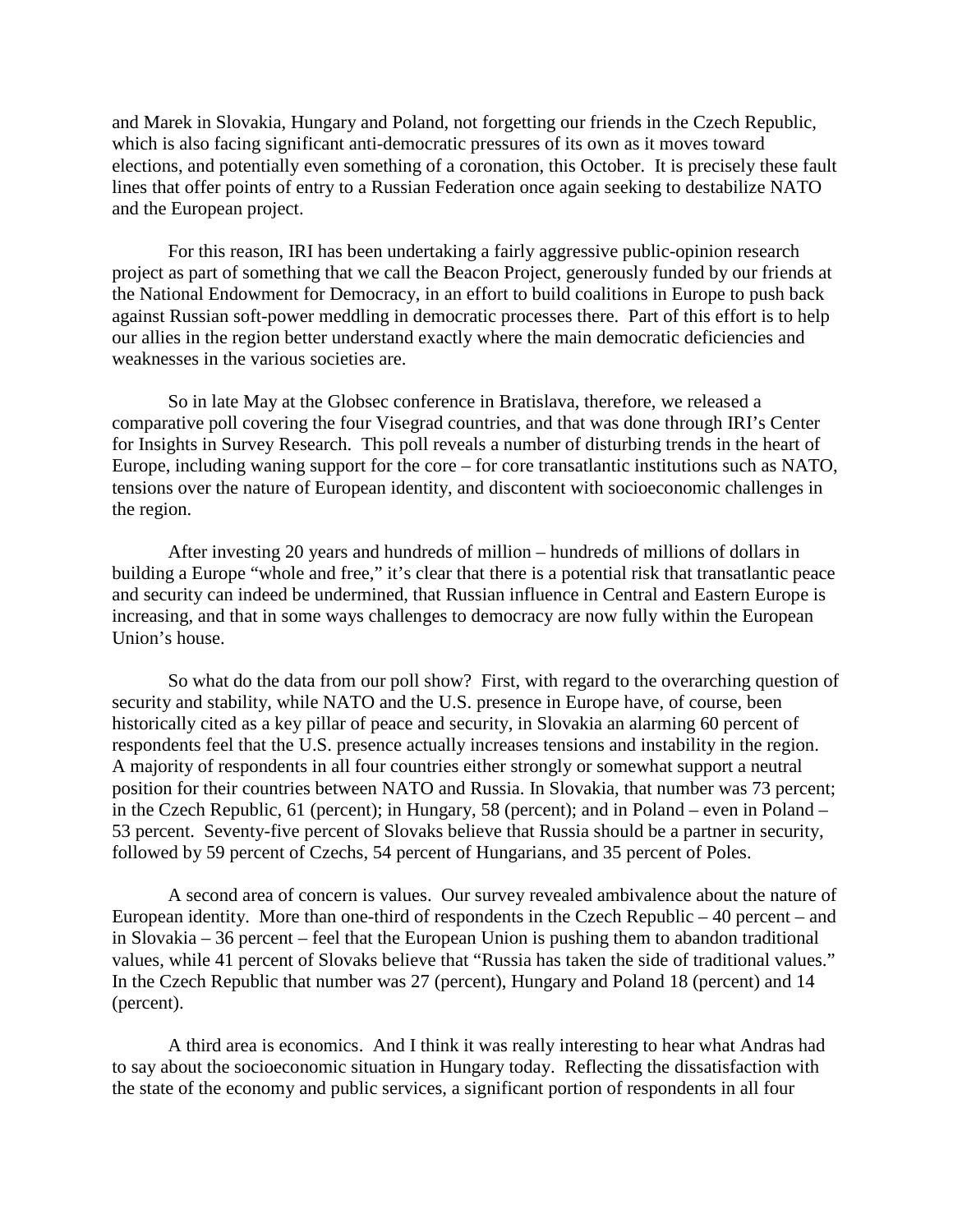countries feel that their socioeconomic status is so poor that it is better to compare it to Russia than to that of Europe. Thirty-nine percent of Hungarians think that their social benefits have more in common with those of Russia than those of Europe, followed by 26 percent of Slovaks, 24 percent of Poles, and 15 percent of Czechs. Similarly, 37 percent of Hungarians say that their economy and standard of living is much more akin to Russia's than it is to that of Europe. In Slovakia, the number was 22 percent; in Poland, 19 (percent); and in the Czech Republic, relatively more economically successful, 16 (percent).

And on the question of Russian interference itself, in addition to the widening number of respondents who identify with Russia on key issues such as identity, the poll also indicates vulnerability to Russian disinformation among respondents who get their news from nontraditional media outlets. In Slovakia, a combined 76 percent either do not believe that Russia is engaged in efforts to mislead people – 38 percent – or do not care if they do – 38 percent there as well.

So, in summary, these results correspond closely to the data that we've gathered from the Beacon Project's >versus< media monitoring tool, which has revealed a correlation between socioeconomic disparities in the V4 countries and vulnerabilities to Russian influence. It is precisely these disparities, as well as the ongoing weaknesses in foundational institutions of democracy in the V4 that we've heard about here today, which we believe opens a door for Russia to proffer a narrative that coldly counters the democratic one upon which the entire Helsinki vision is based.

The next key product of Beacon will be a similar public-opinion survey in Germany in the run-up to the crucial parliamentary elections there this September  $24<sup>th</sup>$ , with a special focus on opinion in the Bundeslander that used to comprise the German Democratic Republic – which we all know, of course, while surely German, was neither democratic nor a republic.

Thank you again for your attention to this important set of issues. It is fabulous to be able to sit on this panel and talk about what's going on in these countries and try to figure out solutions with you all. So thank you.

HRVOLOVA: Thank you.

And with that, to conclude this first round of initial presentations, let me turn it to Jonathan, who is a fellow at the German Marshall Fund, and will offer some of his thoughts on how should the U.S. and transatlantic allies respond to some of these challenges.

KATZ: Great. Thank you. And I just wanted to thank the Helsinki Commission for this opportunity, as well as CIPE for organizing today's event, and for all the panelists, especially colleagues who've come across from Europe to speak to this issue today, because it is timely.

I want to, again, thank everybody for being here today, and this is an amazing crowd. As somebody who used to be on the Hill, when you – when you get everybody to come over to the Capitol and have a packed room, actually standing room only, you know you're doing something right and you know it's timely. So that's great.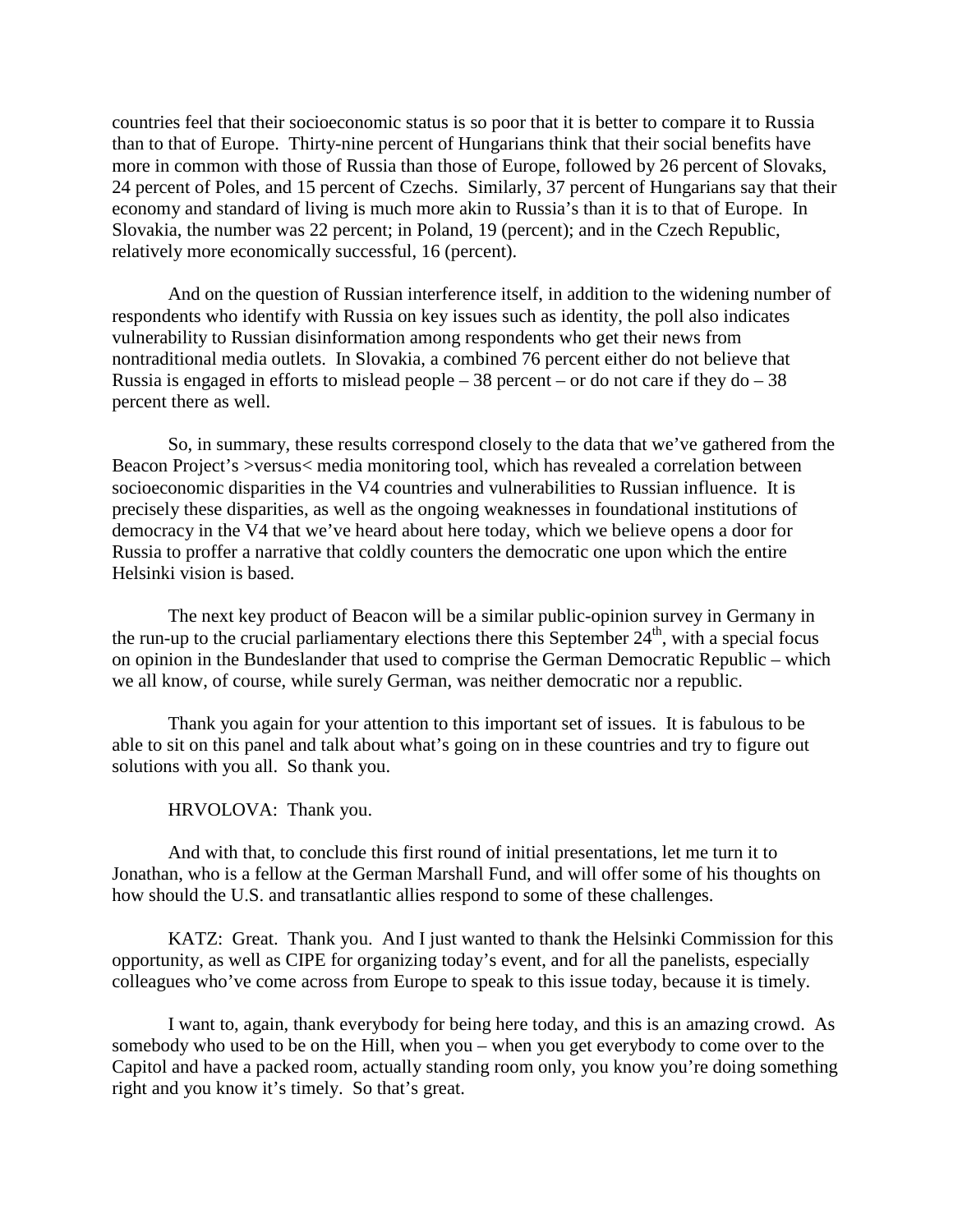Just sort of listening to the panel here today, I wanted to start off – make no mistake, I know that you had mentioned, Marek, not to be over-dramatic about the challenges, maybe, in the region. But let me be a little bit more over-dramatic: I think what we're witnessing in Central and Eastern Europe – the rise of illiberal democracies, weakened rule of law, attacks on press freedom and media independence, increased corruption, and the rise of ethno-nationalism – is a threat to the successful democratic transformation of Europe and Euro-Atlantic integration that's been underway for the past two decades.

The external challenge, which was mentioned, exacerbating this alarming situation is Russia's hybrid war on targets in this region, including a relentless campaign of disinformation, economic corruption, and election meddling that we know even here in the United States as well. The Transatlantic community, led by the United States and the EU, must prioritize democracy, human rights, and economic development in Eastern and Central Europe to push back against these challenges. This does not mean that the United States and Europe should downplay regional security challenges – including those posed by Russia, a threat that needs constant attention. It means that, in conjunction with greater regional security, we must increase our bilateral and joint diplomatic engagement and development assistance efforts in the region to support continued democratic and economic transition.

So how should the United States and our transatlantic allies respond these challenges? I'll offer four strategies to answer – four core strategies to answer this question and guide policymaking in Washington and Europe in this space.

First, the U.S. and transatlantic partners must resist the idea of retrenchment. Now is a critical moment for the United States and our European partners to be vocal and clear about our support for democracy and human rights, particularly in this region. Ignoring the spreading cancer of illiberal democracies in Central and Eastern Europe is not an option. Over time it will impact U.S. and European interests if left – if left unchecked.

As many of you know, the United States relies heavily – heavily – on allies in the region for political support; security support, including in the fight against terror; to promote democracy and human rights; and to serve as important trade and economic partners. The less democratic and more corrupt that Central and Eastern European nations become, the less reliable they are as allies, and more likely they are to be influenced by Russia or other actors.

This will also have a profound impact on the EU, as we're seeing. And it shouldn't be lost on anyone that as democracy backslides and erodes in certain EU countries, how that impacts the internal debate within the EU and the future course of the EU as well. And it's something important to recognize as we have this discussion.

The other impact, as was mentioned, is this knockoff effect or knock-on effect, which is countries in the region, including those who are transitioning like Ukraine, looking at their neighbors – in fact, the neighbors that they look to as the model of transition in the region – and seeing some of the efforts, including targeting NGOs and NGO laws, weakening the ability for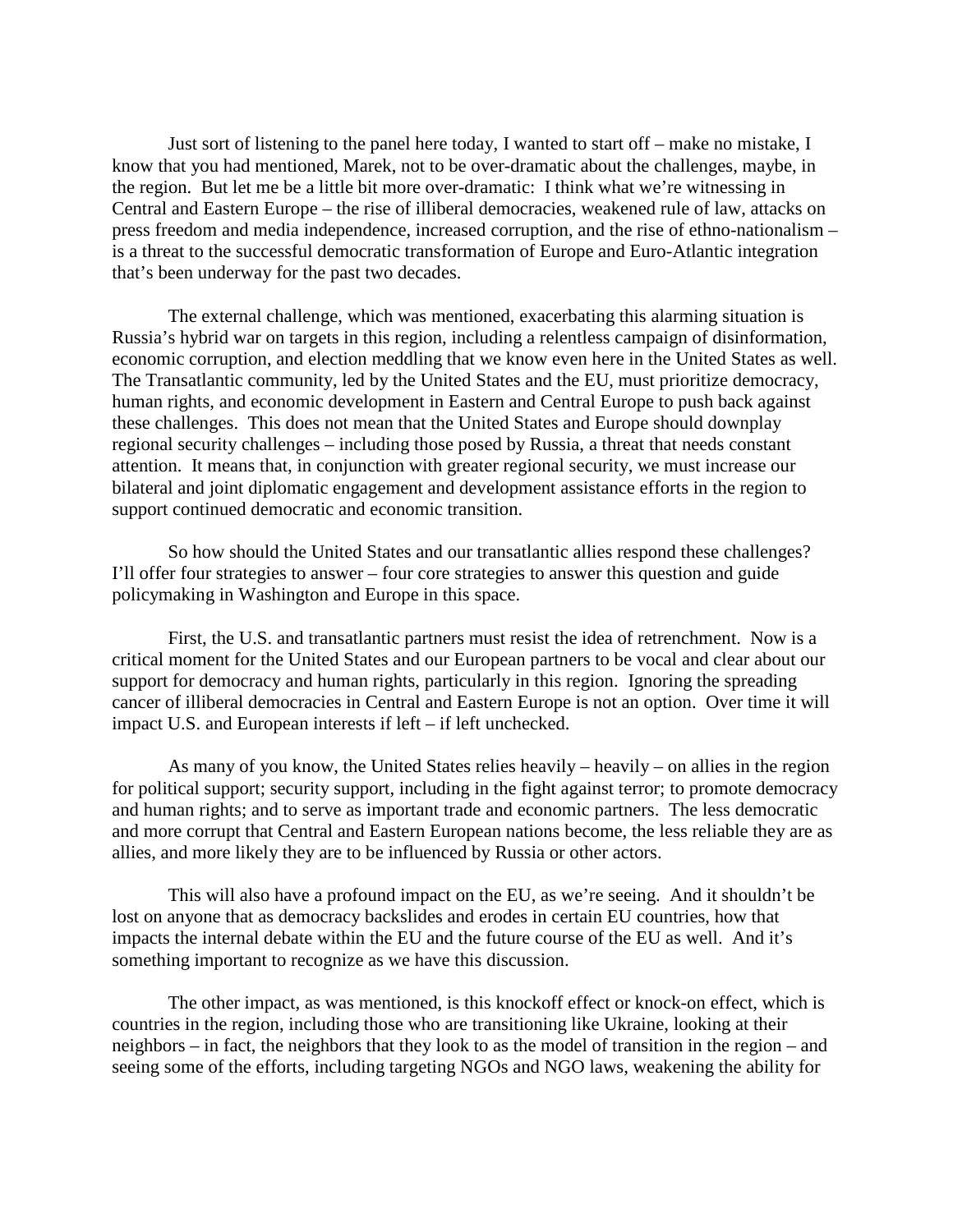civil society to operate and to support democratic – continued democratic transition. This is happening, so there's a knock-on effect as well.

A second way in which the United States and Europe should respond to challenges in Europe is not to try and reinvent the wheel. Transatlantic partners, including many of the people in this room, know what needs to be done. It was mentioned that this is a similar conversation as you had in the 1990s. We know what needs to be done, both on the ground working with partners and governments, to address illiberal democracies and strengthen resiliency – which was something that I focused on greatly while at USAID and with the U.S. government, was to support strengthening resiliency – the ability to handle both internal and external challenges, including Russia. We can draw on 70 years of experience, from the implementation of the Marshall Plan following the end of World War II to the creation of multilateral institutions including NATO, the EU, and the OSCE, to the U.S. and EU support that came following the collapse of the Soviet Union, which was discussed earlier. That was critical.

And I think it's so important that we're having this conversation on the Hill today because it was here in the Capitol that the Freedom Support Act and SEED Act in the – in the late '80s and early '90s, signed into law by President Bush, was a catalyst in supporting the democratic transition in this region, which then led to a number of the countries providing – that received assistance transitioning to become EU member states and NATO member states that have fought side by side with the United States in Iraq and Afghanistan, and have lost troops as well. So we know. We have this past experience. We know what to do. We have roadmaps. But we need to do it. So this continued support is really necessary to continue to move. When I think about Slovakia, Hungary and Poland, they were really shining examples of this transition.

A third strategy for a transatlantic response to challenges in this region is to keep U.S. leadership central. The U.S. must play a bigger role in addressing the backsliding in democracy and governance in Central and Eastern Europe as a full partner with the EU. I mentioned the 1990s and into the 2000s that the U.S. led this effort, providing billions in bilateral and multilateral development assistance for democratic and market reforms, and Euro-Atlantic integration of many of the countries that we're talking about today. Keeping that moving forward, keeping that front and center, is really critical.

And in addition to that, it's not enough alone, from my perspective, to have just the State Department make a statement in the eleventh hour of a conversation with the Polish government. I think it's critical that they did it. I know many of my colleagues over there care deeply about judicial reform and the importance of maintaining democracy in governance, rule of law in Poland and the region. But we also need to have that message coming from the highest level of the U.S. government. And I think it's not lost on anyone in the room that a few weeks earlier the president of the United States was sitting in a room with Polish leaders. It would have been important to be sending a strong message on these issues directly from the president of the United States. So this is really important.

And the other aspect is on U.S. assistance. Now, U.S. assistance and attention over the past decade – and I want to speak specifically to Central Europe and Eastern Europe, and I want to exclude the Ukraine, Moldova and Georgia – this has atrophied. And the U.S. government,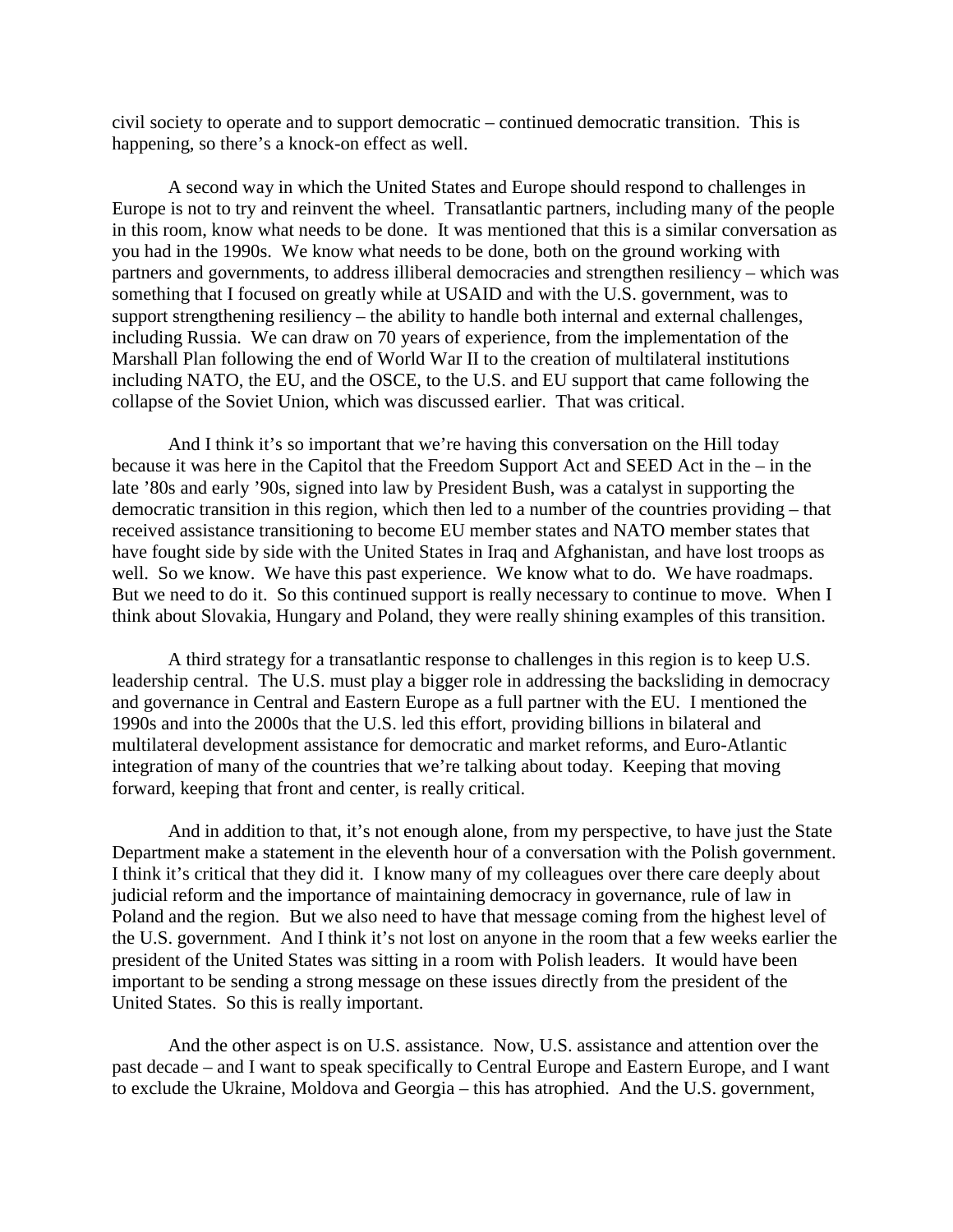because of the success of the region and because of the transition in the 1990s and 2000s, closed USAID missions, and it was part of a process of graduation. I believe that graduation was premature, and that by doing so the U.S. withdrew its resources to support NGOs and civil society, and we took our eye off the ball, even though some of the indexes that you mentioned – a number of the colleagues on the panel mentioned today were showing backsliding a couple years into the EU transition process itself. And that, you know, if you look at these indices – which some people, even within the U.S. government, have called to defund, because several of the indices receive U.S. funding – showed this backsliding continued to occur, and yet we didn't recognize the need to address these challenges, both diplomatically and with resources.

So it's my real hope that we will find the opportunity with this administration, with congressional support, to provide the right mix of bilateral assistance and diplomatic support. This must include increasing support for an independent media, civil society, combatting corruption, and student exchanges. GMF, where I work right now, has been at the center of supporting civil society in the region, working with – in fact, I think we have a Marshall Memorial Fellow sitting here at the table as well, which I'd like to point out. But working through the Black Sea Trust, working through the Balkans Trust for Democracy, the Fund for Belarus Democracy, and recently we launched something called the Alliance for Securing Democracy, all of this is meant to support and strengthen civil society's ability to address some of the challenges that we're facing in the region today, but also to find ways to support governments in their efforts to be resilient when it comes to Russia.

So, instead of these deep cuts, it's important that we find an opportunity to strengthen our resources and be very clear about our signals. So we need to balance this. And I understand that for a U.S. government it's difficult in the region sometimes to balance politics, security and other issues. But if we only look at security without addressing the backsliding in democracy, I think we're missing the – missing the point.

A fourth strategy to respond to these challenges is for transatlantic partners to establish mechanisms, real mechanisms to strengthen development cooperation. Over the past quartercentury, development cooperation and coordination in Europe and Eurasia and between the United States and the EU has not been as strong as it needs to be, and it is in need today of a makeover. Unlike NATO, there is not a set mechanism for coordination. There's no North Atlantic Development Organization for development assistance cooperation and coordination amongst allies. Just as we want to maximize collective transatlantic defense cooperation via NATO, we also want to maximize the impact and effectiveness of transatlantic development assistance.

USAID has an ongoing dialogue with its EU counterparts to strengthen development cooperation in Europe and Eurasia, and globally. And I think it's time for that dialogue to transition to a comprehensive MOU to lay out a joint U.S.-EU development assistance strategy, and institutionalize and sustain this coordination. The U.S. and the EU are the number one and two largest development providers in Europe and Eurasia, and we should be working together and coordinating together to be able to address the challenges that we're seeing today.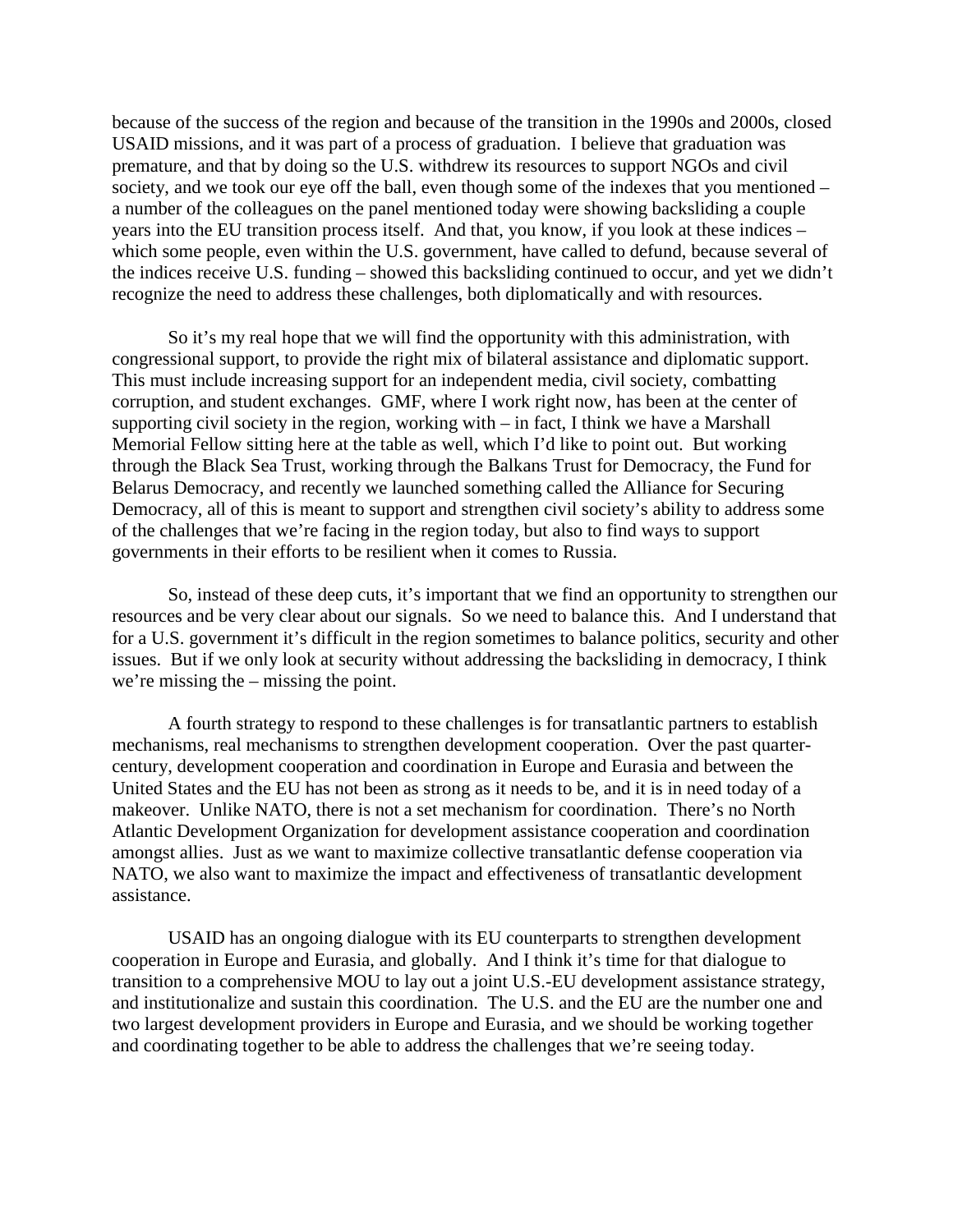I'm going to end there, and I look forward to your questions. And I just want to thank the Helsinki Commission and CIPE again for this opportunity.

HRVOLOVA: Thank you, Jonathan.

And, with that, I think we have enough of food for thought to move to the Q&A phase. I'm tempted to refrain from using my moderator's privilege of asking the first question, but only in case the audience is ready to start asking questions you may have for our panelists. So let me see if I – if I will get any hands. So in case you have a question, please raise your hands. And before asking any questions, I will ask you to kindly introduce yourself first, and the mic is coming. Yeah, we should have a mic. It will be there in a second.

Q: Thank you. I'm Nate Schenkkan. I'm the project director for Nations in Transit at Freedom House, so we focus on this exact region. And thank you for organizing the panel. It's an excellent discussion and an excellent opportunity.

I actually would love to hear what some of our panelists from the region had to say to Jonathan's remarks, especially concerning this issue of assistance. And what kind of assistance would be welcome? What kind of assistance would be necessary? And what lessons should we learn from the last 20 years, particularly regarding civil society, think tanks, and how that development agenda could be advanced? I'd just love to hear all of your thoughts about that. Thank you.

HRVOLOVA: Do we have a volunteer who wants to start? Peter, maybe? Marek?

GOLIAS: Yeah, so among solutions that I mentioned, there were some which relates directly to the work of NGOs and to the civil society. And I think that this is really the place where this assistance would be very useful.

I will repeat some of them. This feedback to politicians, this fact-checking and tracking of the promises. The improving of the education system, so discussions with students. Also, the exchange – exchanges of students, I think it's also very important. And simply supporting NGOs to watchdog the efficiency of the public tenders and the projects where enormous amounts of money is – of money is spent, and it's wasted very often. So I think these are the areas. I'm sure that you would find many more if we discuss more in that.

HRVOLOVA: Perhaps next Marek could share some of his stats? I remember that you mentioned some of – some of the assistance that could be used in Poland in your concluding remarks.

TATALA: Thank you.

Firstly, I would like to use this opportunity to respond to Jonathan's initial comment before he started his speech, because my intention was not to over-dramatize in terms of language, so – and you did not use this language, of course. But you sometimes hear, even here in the United States, about dictatorship in the region or single-party government. It's still not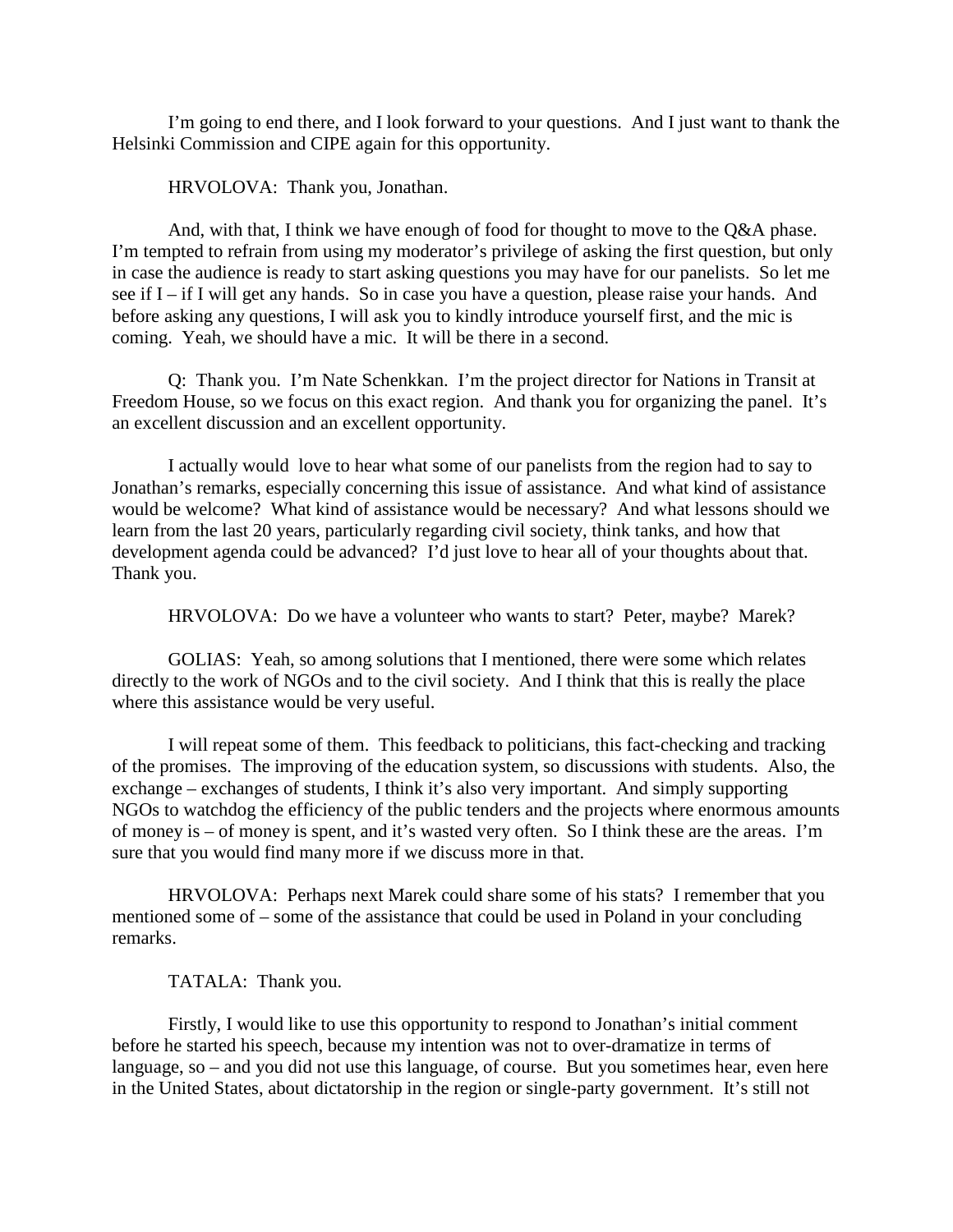there. We should work hard to prevent these things in Central and Eastern Europe. But when these words are used abroad, here but also by some members of the European Parliament, for example, they are then used by the Polish public media, especially, manipulated, and then they try to ridicule, for example, some media outlets or some experts. So I think the situation in Poland is very serious. It is probably that we have – we haven't faced such huge challenges since 1989. But I just wanted to make this remark about the – in terms of language we are using.

Speaking about assistance, as  $-1$  agree with Jonathan that the voice here also from the United States in terms of public administration could be stronger, and I think the meeting in Warsaw where – during the visit of president of the United States was opportunity to emphasize some of these issues, but it did not happen. I hope it will happen in the future, not even – not only in the public sphere, but also in private conversations between Polish government and U.S. administration.

I also think the assistance in terms of resources is necessary in Poland and in the region where still the culture of fundraising, like donations from business is not so strong as in the United States. And I think – but I think it should be treated as investment. So we see many, for example, grants for research projects. But I think all these grants should focus more on communication. I think there are many smart people in Poland who know what is wrong, who know what should be done. But I think the challenges among NGOs, civil society is how to communicate these ideas to the wider audience.

And we saw in the electoral campaign that, for example, Law and Justice Party was very efficient in the internet. And I would like to see many civil society organizations to be as efficient in social media, in the internet. And you need the resources to do this. You can't do this for free. And it does not mean paying comments or some people active in the social media. It means to have very professional media campaigns, communication campaigns. So I think any type of assistance should consider this element of promoting also the results of research or the – or the results of activities that they are supporting.

HRVOLOVA: Thank you, Marek.

This question is also somehow connected to the question of how difficult is it to make your case on the ground. And that's why I would like to maybe ask Andras to comment on this, to get your take on how difficult it is for you, for Transparency International, Hungary, to make the case, to get the support from the local entrepreneurs, and even average citizens.

LOKE: Yeah. Transparency International, Hungary, is financed partly from abroad, partly by Hungarian companies who are brave enough to give some money for us. And the braveness is, to tell you the truth, diminishing. So companies either have a connection to the state by ownership or by regulation. And they are increasingly afraid to donate. We feel that on our budget.

And getting back to your question, what areas are there to help, I think any areas where resiliency has to be kept up and strengthening basic democratic values in a nonpartisan way.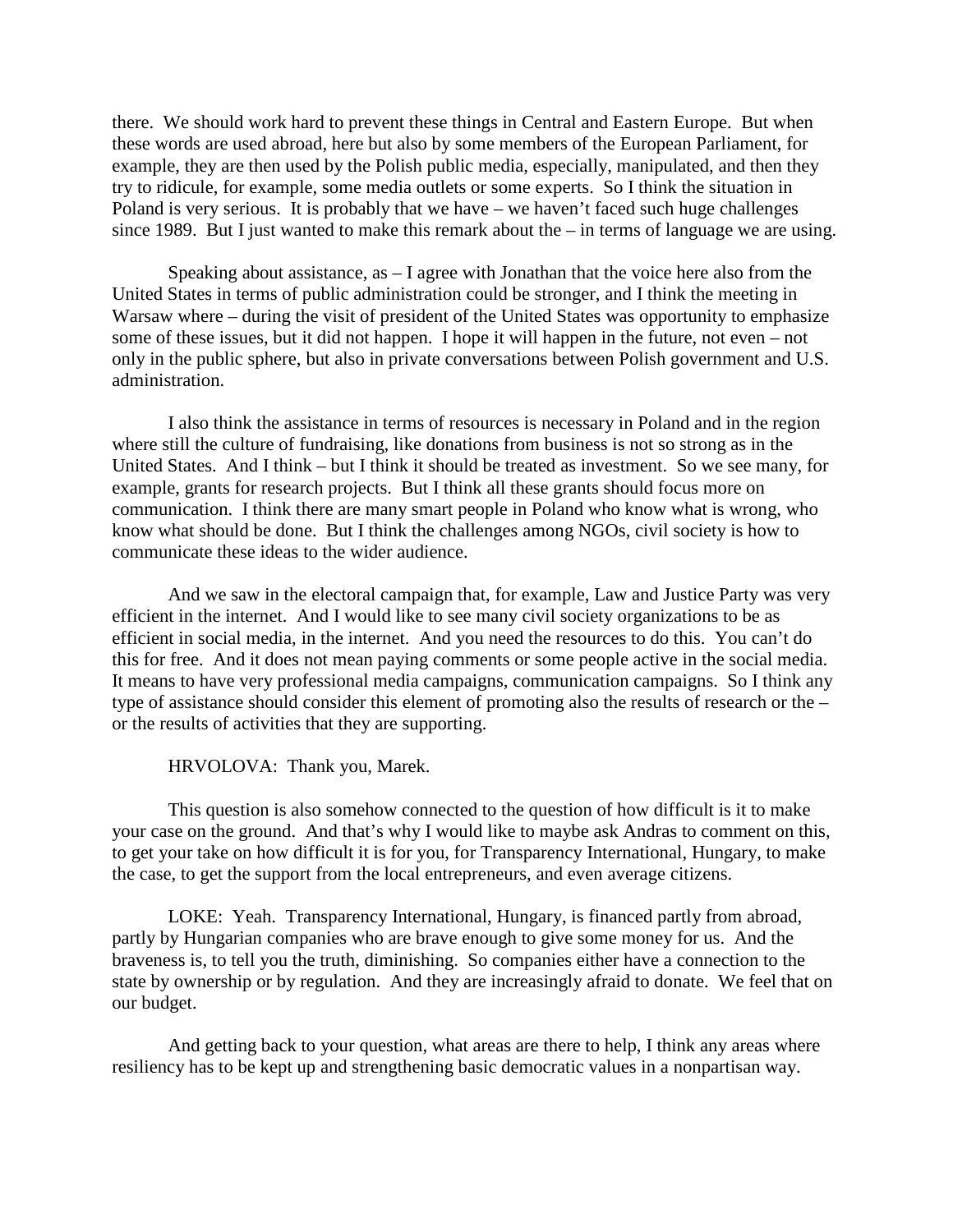And let me give you some areas which I think are especially useful to support. And those are freedom of information, transparency, legal support, investigative journalism, and media reach.

HRVOLOVA: Thank you.

If Jan and Jonathan don't have any more comments, then I'm going to give the floor to the lady at the front, if we have a mic.

Q: Hi. Thank you for being here.

So in the last briefing put on by the Helsinki Commission, the discussion was about kleptocracy in Russia and how that undermines democracy. And I was just wondering if in these Central and Eastern European countries this problem also exists, and if this is another factor that's playing a role in the backsliding that's occurring there. Thank you.

HRVOLOVA: Who wants to have a crack at that?

LOKE: It indeed plays a big role in Hungary. And most Hungarians really cannot decide whether Fidesz, the governing party, has a genuine ideology or it is there to accumulate power and wealth only. And the conquering of the markets is – no one bribes anymore. So it's not kickbacks or such a simple type of corruption. It is rather dominating whole areas of the industry or the economy. It is vastly present there.

GOLIAS: So if I may comment, I mentioned in my introduction that a key reason for dissatisfaction of people is that people do not trust politicians, that they work in the public interest, but that they work in the interest of some oligarchs behind the scenes. So this problem – kleptocracy problem, and the oligarchs who are somewhere behind, is really crucial, very important also in Slovakia.

TATALA: First of all, I think it's important to emphasize – and we had these discussions yesterday as well – that in Poland I think the word "oligarch" is not used so often as even in Hungary or Slovakia or in Russia. And it was a big success of Polish transformation that we did not develop this kind of business people very closely associated to the ruling party politicians, who were in power. And this division between business and politics was much stronger in Poland than, for example, in Ukraine and Russia.

What I think is a big threat is use of state resources, especially in state-owned companies, to support some of the political or ideological causes of the ruling party. When you look at the OECD data regarding regulations and concentration in terms of state-owned companies, in Poland we are – we are in the top of the rankings. So the role of the state-owned companies is quite big in the economy. And it will be stronger, because government is talking about something called re-Polandization, which is really renationalization of some of the industries. They recently bought some foreign banks through state-owned banks.

So we are increasing state ownership in the banking sector, which is not only risky from the perspective of using these resources to support some of the attacks on democracy, but also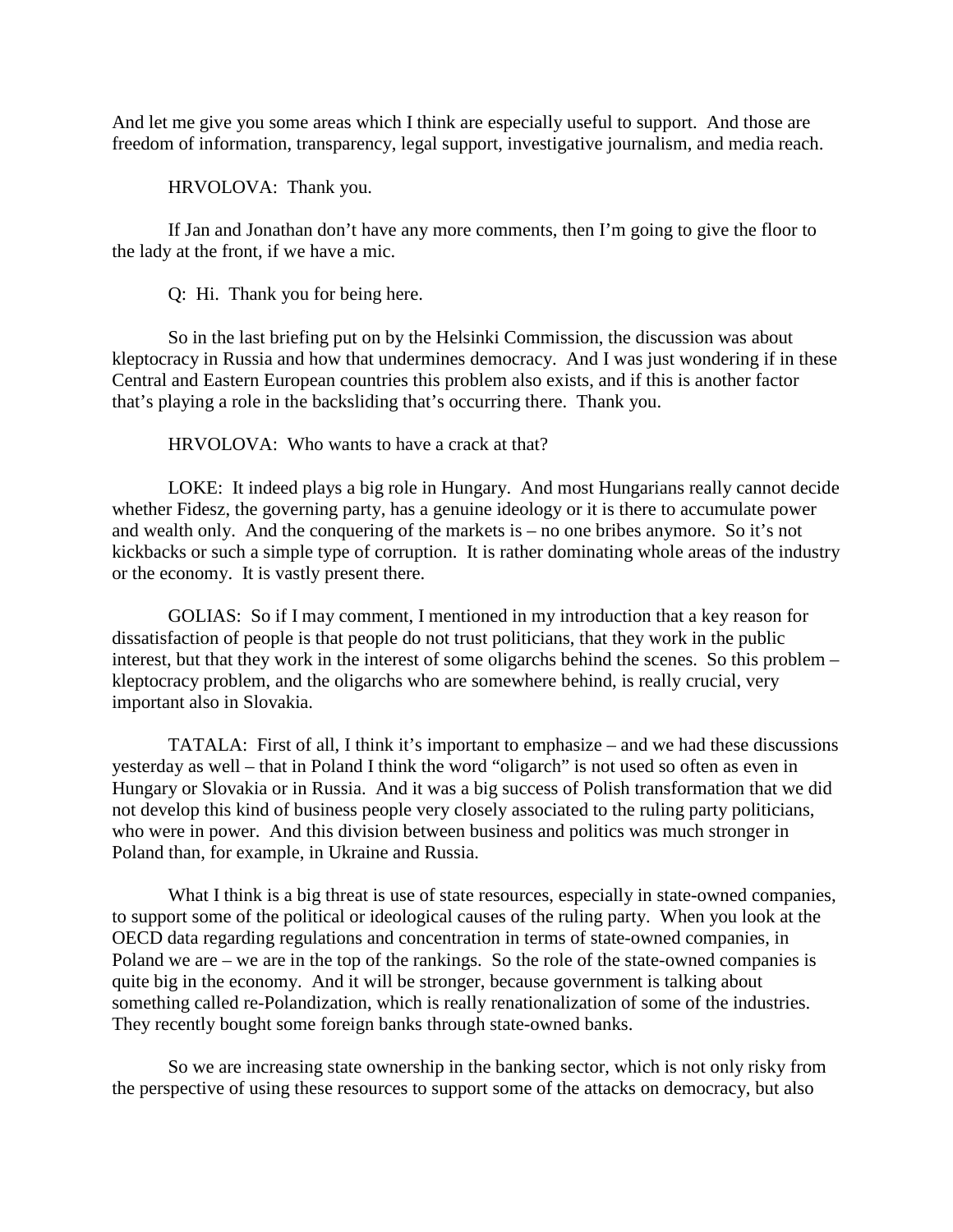it's dangerous in terms of stability of the financial system. But these companies have huge resources. We see, for example, at some events which are not critical to the government but rather supporting government in terms of civil societies or historical education, that they are sponsoring certain events only, and they are not sponsoring events that can be critical to the government.

So here I see the biggest threat of using actually state resources to support private activities of one political party. And the solution is here very simple. The next government, or whoever will be the power, should finally complete privatization in Poland, and make sure that politicians are not at the same time responsible for management of the big state-owned companies.

HRVOLOVA: Thank you, Marek.

Now we have another – we have two more questions – three more questions – four. (Laughs.) So let's try maybe to collect two together. I'll start with the gentleman at the back and then maybe another gentleman, yeah, in the middle on the right. We'll take two questions at the same time.

Q: Thank you. Joshua Russell, Open Society Foundations.

If you – is this on? OK.

I was wondering if you think there are practical steps that Congress should take to limit to closing of civil society space, particularly in Hungary. Right now there's two resolutions in the House, one condemning Viktor Orban for attempting to close Central European University, and another condemning the latest NGO law that was recently passed, which put severe limitations on foreign NGOs. Do you have opinions on these resolutions or other steps that the Congress could take to push back against the closing space for civil society?

HRVOLOVA: Yeah, I would probably like Andras to answer, because this is very specifically related to the Hungary. So why don't you give us your views on the resolution.

Q: Sure. Do you want another question from me, or?

LOKE: I read the text of the resolutions. And I agree with them. And practically I don't have any other idea what the Congress could do with any further resolutions.

HRVOLOVA: Which is a good sign. That means that Congress is doing something well, right? I guess.

KATZ: Can I just – can I just add to that? I think there's – obviously a passage of resolutions completely, not just in the sub – you know, subcommittee, full committee, but also by the full bodies is really important as well. But also, taking a message with – you know, congressional message directly to Hungary would be important as well. And it seems to me, when you talk – if you were listening earlier, one of the things that Orban looks at, he focuses on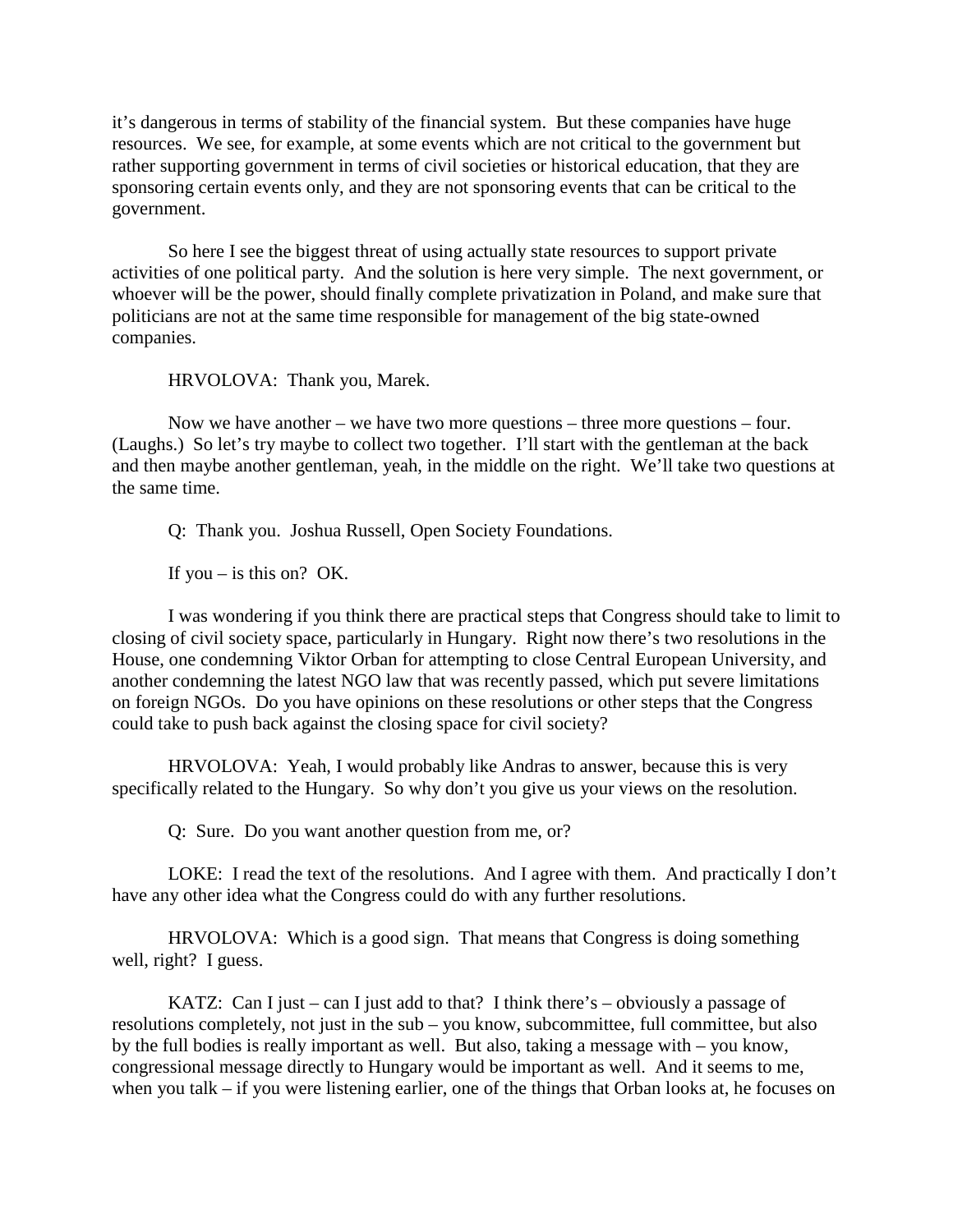Soros or he focuses on the EU, but he doesn't necessarily scapegoat the United States. And I think that's  $-$  I think he believes that he has  $a - he$ 's simpatico with the current president of the United States in terms of what he is doing. And I think a strong message from Congress – resolutions being introduced are one thing, but passing them is another. And having a significant number of members supporting it in passage, both in the House and Senate, would be helpful.

The other, as I mentioned before, which is the resources. You know, there is no – the resources right now – very small amounts of resources for diplomatic and which types of assistance engagement in Central and Eastern Europe, and particularly in Hungary as well. But to really, as USAID closed its mission in Hungary several years ago, I really believe it's time to look at whether or not USAID should put assets back on the ground. I'm not saying necessarily in Hungary, but also resources. Maybe open a mission for Central Europe that will focus on the region. But also, the congressional side is important because the resources have to come from Congress. And what we've seen over the last two years is Congress coming back in and putting resources back in the budget for Eastern Europe, for the Balkans. But none of those resources are directed towards Central Europe. And I think it's time that – and it could come in the form of an authorization bill that focuses on, you know, providing a certain level of funding and then appropriators stepping in as well.

But I think part of it is the education that you're seeing here today, which is not everybody is aware of exactly what is happening. But if you build up that support, I've had enough conversations on the Hill to know that people are really concerned and interested in making sure that this backsliding doesn't continue, and that the U.S. sends as strong a message as possible. And lastly, it's just Congress lobbying the administration to play that role, to push much harder in its messaging with Mr. Orban and with others in the region. I don't think that push has been clear enough and strong enough. And if it is, it could be helpful. I'm not saying that's necessarily going to move this administration or President Trump, but the louder the voice is coming from the Hill, more likely you're going to gain recognition in state and other national security agencies that this is a problem and a challenge.

## HRVOLOVA: Marek?

TATALA: I would also like to have a comment about this topic, because I think the next step in Poland might be Hungarian/Russian-style laws on nongovernmental organizations. We already have some drafts in  $-$  a draft in the parliament of legislation on something called national center for civil society development, which will consolidate some of the budgetary funds going to NGO sector. And I am afraid only friendly NGOS – friendly to the government – will be – friendly ones will be able to use these funds, or the NGOs who are not involved in politics, who are not criticizing what is going on in Poland. But there are already some statements by members of the Polish parliament that – also other laws regarding NGO financing should be implemented, especially in the area of foreign involvement in terms of donations.

So I think Hungarian solutions might be used here also. We should remember about the close relations between Polish and Hungarian governments nowadays. And then, similar resolution might be also important in case of Poland. And I think the voice – the strong voice from different bodies in the United States is very important nowadays in Poland, because we are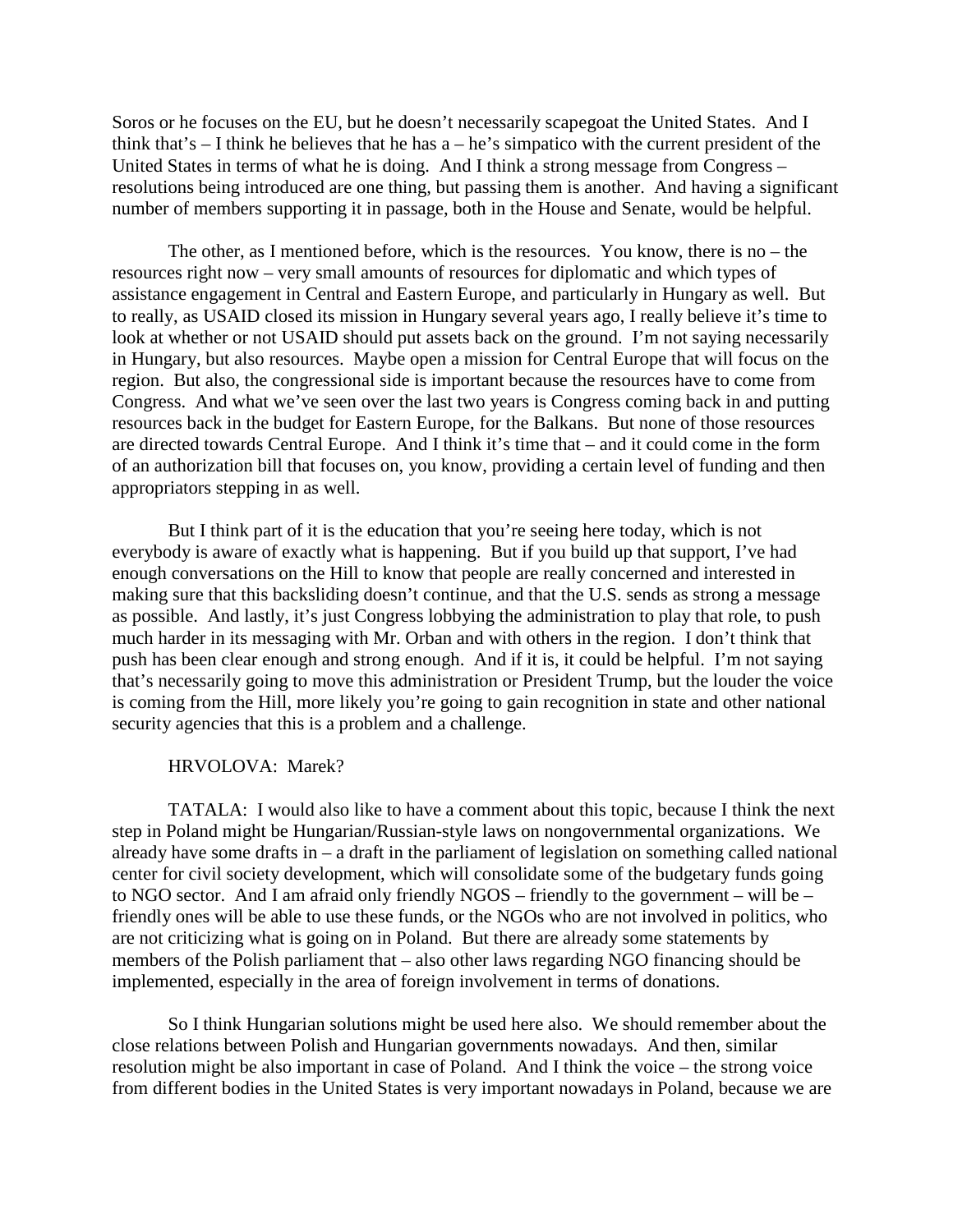criticized – or, the European Union, the institutions, almost every week because of, like, Polish government, because of their activities in the justice system, rule of law, and so on. This is our also very important critique. But because it's so frequent, I think it's – it doesn't make any change in attitude of the Polish government.

While, especially after visit of Donald Trump in Warsaw and all this media campaign showing how important ally Poland is for the United States, it's much harder for Polish public media, which were captured by the ruling party, and for the politicians of the ruling party themselves to criticize voices from the United States, because they've built this image of a stronger connection. And so I hope that if there are attempts to attack NGOs, there will be a much stronger voice from the United States than even we heard now in terms of the justice system crisis. And you have to remember that the justice reform will come. It will be now drafted in the presidential palace. We don't know how it will look like. But if threats to independence of judiciary are as serious as they were with the previous legislation, I also hope for a stronger voice of different American institutions.

HRVOLOVA: Thank you, Marek.

I think we have time for more questions. Thank you, gentleman on the right. Thank you for being patient with me.

Q: Yes, hi. Paul Kamenar with the American Hungarian Federation. And I just want to – we've been around since 1906. And we're a nonprofit organization that strives to improve relations between Hungary and the United States.

In light of that, Andras, in terms of your particular organization, Transparency International, one would think that you would be in favor of the NGO law in Hungary that proposes to disclose where the funds are coming from, from a foreign government. We have similar-type laws here in the United States – the Foreign Agents Registration Act, IRS, laws for nonprofits. But I also want to call your attention to your report here, where you cite Freedom House in terms of civil liberties for Hungary. I've got the Freedom House reports for both – for Hungary. And in terms of association and organizational rights, they got a score from Freedom House, which is nonpartisan, 11 points out of 12, 12 being the highest. The United States got 10 out of 12 in terms of NGO association rights. And there are other things like that.

And the point I'm getting at is, people in Hungary – and I'm sure in Poland and otherwise – they kind of feel that when you're calling for the United States to lecture them on how their democracy should work, that it may have – may backfire, and have a backlash. So I wonder whether there's a better way, a more – a quiet diplomacy, rather than getting on your soapbox and criticizing others how they should run their country. Thank you.

LOKE: This is a very good question. And Mr. Surotchak said that in the whole region 60 percent of the people think that a bigger U.S. presence in the region would increase the tensions. So I'm thinking about the possibility, if the messages are too political, too strong, that might even backfire. I don't know if the association law in the U.S. or the situation here would serve as a bad example, because the basic understanding is that the U.S. has a strong democracy,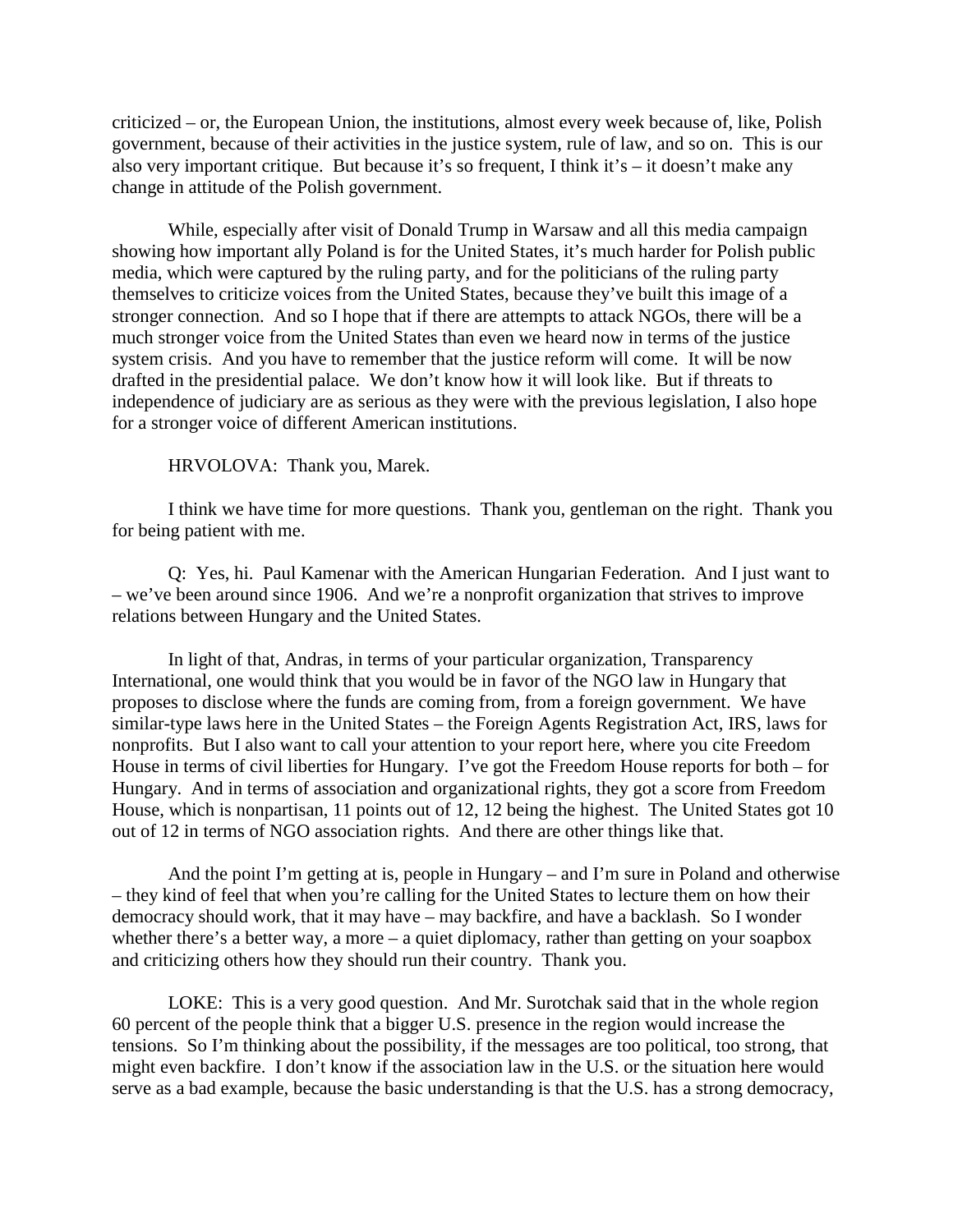whereas everyone who follows Hungarian politics about the difficulties of NGOs, which are huge – I mean – what do you – speak about direct intimidation of NGOs.

Although there is one action which is really intimidating, there was in recent years the strife about the Norwegian monies. The Norwegian money is what Norway and Lichtenstein pay into the EU for certain countries, because they are not in the EU but they access the EU markets. So they have to give some money to underdeveloped countries. And most of it goes to the government, but about 10 percent of that goes to civil societies. And Hungarian government in 2014 and 2017 interfered in this seriously. It's the money of the Norwegians, but the Hungarian tax agency – sorry, it was not the tax agency. It was an anti-corruption agency from the government, which started to investigate. And in one instance, there was an office search against the Ökotárs Foundation, which even the courts later said that that was illegal.

Other than that, now we have the foreign funding law, which is about every NGO who receives more than about \$25,000 a year from abroad should put it in all their communications that we are foreign funded, which is a kind of a stamp that means that you are not with us Hungarians, you are with foreign powers. And this is still on. And NGOs are  $-$  it's basically uncomfortable for them. I shouldn't call this intimidating again, but uncomfortable, yes, because this is a stamp on them. And they are reacting in different ways. Like, some of them, accepting the new law. Some of them – and bringing their own messages to these compulsory messages. And some of them decided to break the law.

HRVOLOVA: Jan, do you want to make a comment?

OK, so why don't we take a few more questions? We still have time for a few more. Lady here in the middle. Can we get the mic for her? And then gentleman at the back, in the second row from the back.

Q: Thank you very much. My name is Beata Martin-Rozumilowicz. And I'm from the International Foundation for Electoral Systems, IFES. Can you hear me? Yeah?

We heard from a number on the panel of the importance of robust institutions and how crucial they are to further democratic development. And of course, judicial independence and separation of powers is key. But I wanted to ask about the independence of election commissions, and particularly in Poland, where after the courts there is now talk about restructuring the National Election Commission and introducing a different appointment process for that body. And as one of the speakers mentioned, the margin of minority or majority of the government is very tight. Once you start playing with the rules of the game in terms of how elections are processed, that can change the outcomes of that process. And, whether that is also an issue in Hungary and in Slovakia in terms of institutional independence of those election commissions. Thank you.

HRVOLOVA: Marek, do – Marek, do you want to start?

TATALA: I am not aware of any current, like, legislative work on changes in the electoral commission in Poland. What is important is that in Poland the supreme court is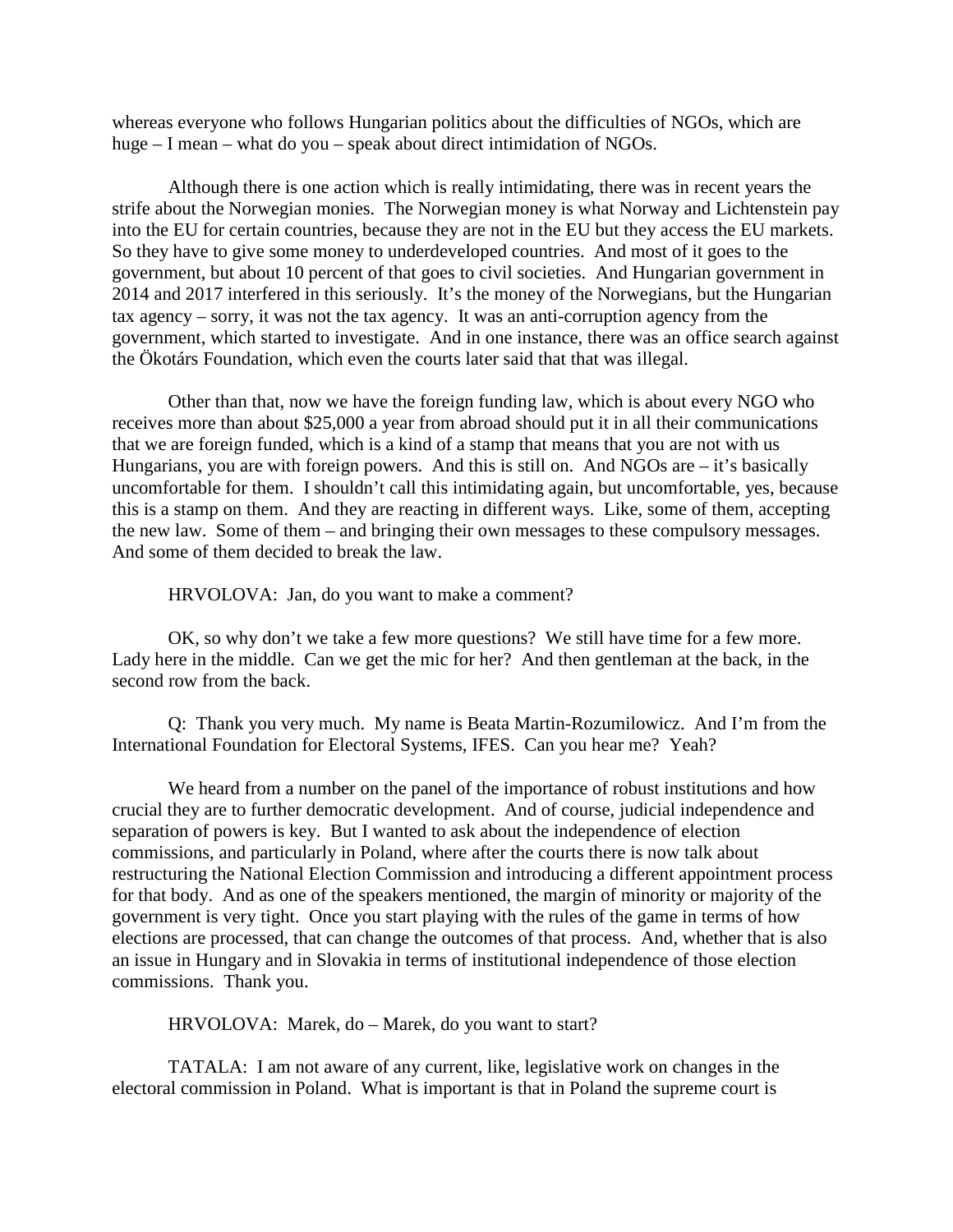accepting the final results of elections. So here, we see how dangerous the law on the supreme court was. Fortunately, it was vetoed by President Duda. But he will draft the new one and we will see how the legislation will look then.

I think what is – what is a serious threat is the electoral system. We already had some attempts to change electoral system in terms of local elections. And I think this was a huge problem in Hungary when, after changes of the electoral system in terms of electing local and national-level politicians, it is much harder now in Hungary for opposition to fight with the ruling party. For example, I think, by removing the second round in local election. So everyone has to unite to fight with Fidesz candidate. And if we have something similar in Poland, it will be also very supportive for the ruling party, which consolidated some of the right-wing conservative groups now in Poland.

And another attempt that was also so far blocked was – were term limits for local politicians. But working – I am in favor of term limits, but starting from today. So today we announce: You guys have two terms and then you can't be mayor of the city or local – member of the local council. But if you use all these terms that were in the past, it's not a fair competition because they were not aware of these rules when they were then candidates. So I think if, like, the government decided to abandon this change, but the elections are coming. And I am sure that with weakening of the independence of judiciary, there are many threats to playing with the electoral system to make it more favorable just to the ruling party.

LOKE: Yeah, when Fidesz came to power, it practically changed the personnel of the electoral committee. I'm not aware of any acts that were done by the new committee pro-Fidesz. And Marek is very right to point out the fact that the election systems changed, which brings the differences to an even bigger scale, like if you have a 30 percent vote proportionally in the elections, then in the parliament it might turn to 50-plus percent. So it's not proportional. It's a mixture of proportional and winner-takes-all. And the old system used to be like this, but the amplifying factor was by far less than in this system. And even if you reach only 45 percent proportionally in the elections, then you have a supermajority. Supermajority in Hungary is twothirds of the votes. But that, you can change the constitution, which we just did. And in several years it amended it seven times.

GOLIAS: Just briefly that as far as I know the independence of election committee is not the issue in Slovakia. We have now the regional elections coming up in this autumn, where we for the first time will have just one round of elections. Before we used to have two rounds. So they changed the legislation just recently. And there's been some criticism about this, but this was result not of antidemocratic efforts but of political trade between – among government commission parties, because one of them has higher probability to have winners in particular regions. So they agreed with the other ones who have – so it was a political deal. It was not, I think, an anti-democratic effort.

## HRVOLOVA: Thank you.

I think I forgot to give the floor to the lady at the front. So if they could get a mic to her, here all the way at the front to my right. Thank you.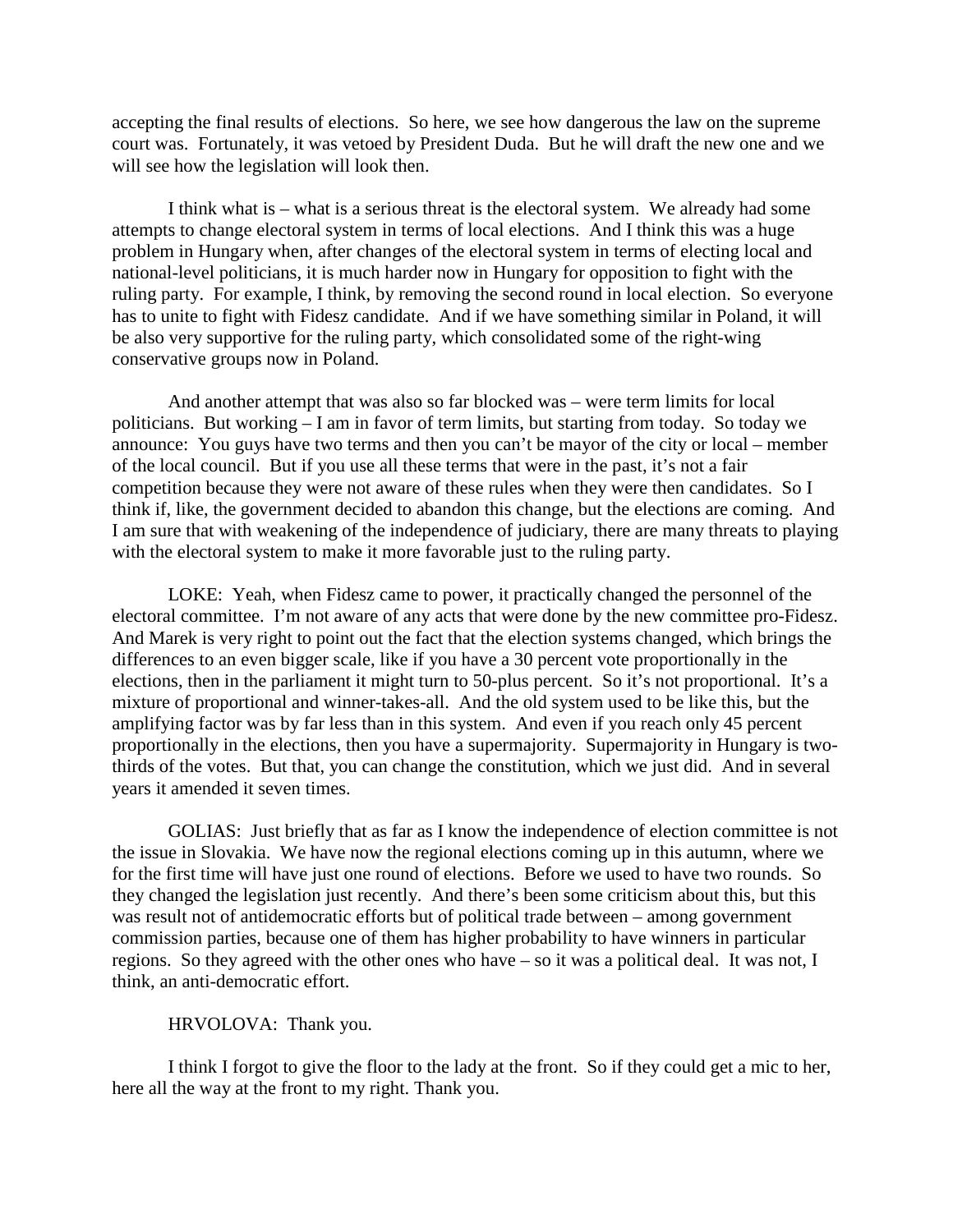Q: Thank you. My name's Christina (sp). I'm from Senator Gillibrand's office.

I'd like you to please discuss how the U.S. and EU can engage in a productive dialogue and cooperation during this time, under our administration, along with the disparities among the EU, including the effects of Brexit, the rise of populism, economic instability, and the lack of strong political leadership among the EU states.

HRVOLOVA: So the question is how can the EU and the U.S. engage in countering populism, right, lack of leadership, economic instability. Jan, if you want to take a crack of it? Thank you.

SUROTCHAK: A tall order, but I'll give it a shot. So, you know, I think – I'll go back to Jonathan's comment when he opened. The – in my experience in Central and Eastern Europe, the way to accomplish the most in facilitating positive change in what are now the new member states is when the EU and the member states, and the United States, send the same message. In any – in any country at any given time, the relationship will be better or worse with various member states or with the United States or with the Union. So, you know, if the most effective message this day, as Marek suggests, can come from the United States and Poland, then that's excellent. In another country in a different time, in a different place, you know, it might be more effective for a message to be communicated by the EU or by an individual member state.

The question is whether or not those messages are coordinated. There are many mechanisms for doing that that are already in existence. I think, frankly, the Helsinki Commission serves a vital role in making sure that messages are founded on data and can be effectively communicated by the governments. So I think, you know, it's a question of who should do what when.

With regard to populism, you know, so I'm a political party guy, right? And in my mind, if populism emerges one of the mainstream political parties failed to do their jobs. And to me, you know, that is the chronic problem in Central and Eastern Europe today. And I think it's incumbent upon us, you know, people who do political party assistance, you know, to ask ourselves, you know, why has this all gone so desperately wrong after 20 years of engagement? I think there are good answers to that question. And I think we're attempting to enumerate them and to adjust to dealing with the situation that's happened. But the fact is that the political party organizations in this region that we believed would carry democratic practice over time simply have not been able to do that.

And I would say, though, that that's not just a question in the countries that are represented at the table here, right? It's a question that we see just west of here, in our – or just west of there, in Austria. We saw it in France. We have seen it in the U.K. We've seen it all over Europe. So the bigger question to me is what is the ultimate fate of the mainline centerright and center-left political party establishments? And how can we collectively – the U.S. and the EU – seek to and effectively strengthen them, because that, to me, is the greatest protection against the populist message. If the mainline political parties are delivering what they're supposed to deliver, then the populists simply just don't get any traction. Or, they get traction,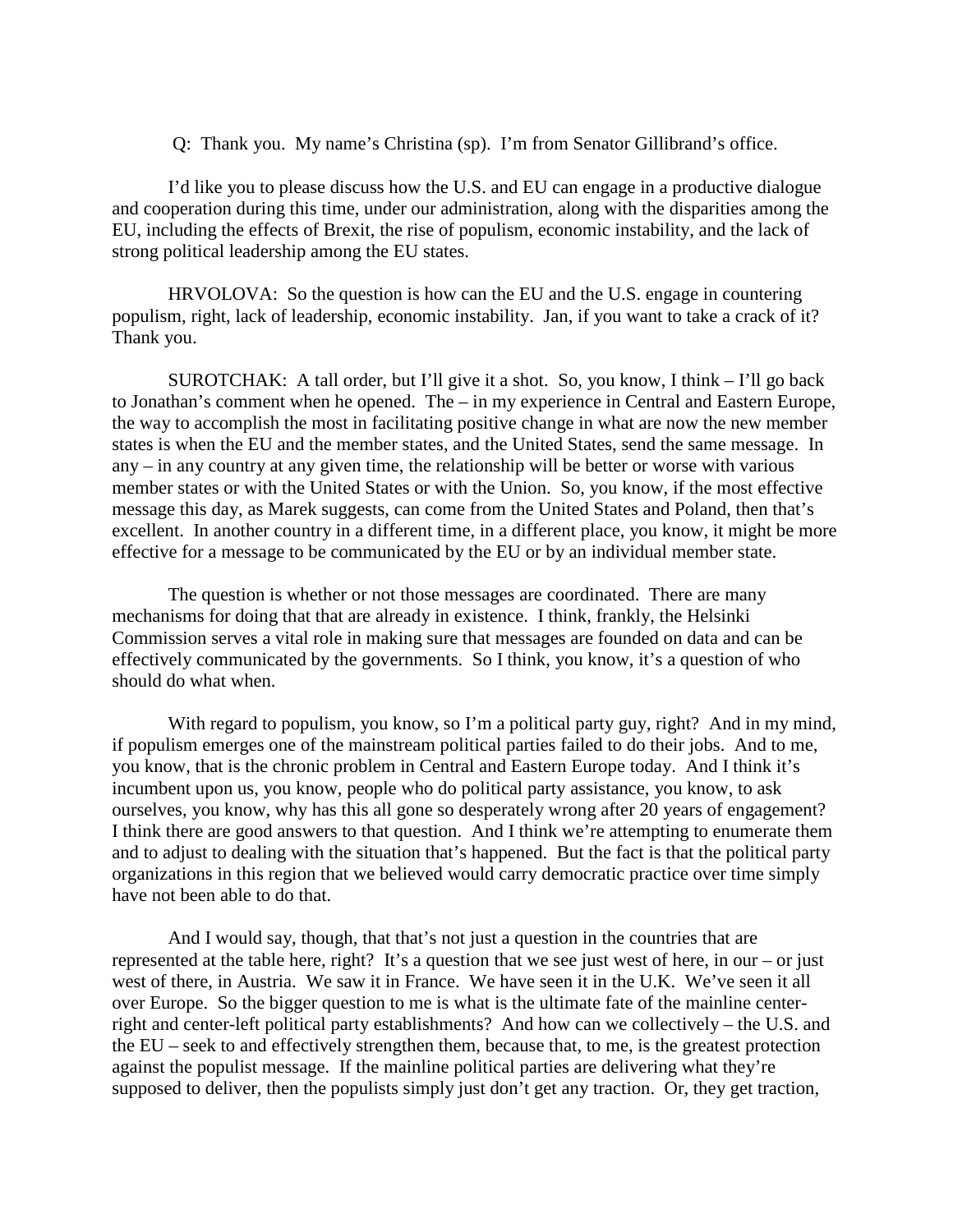you know, at 5 percent, or 6 percent, or 8 percent – which a system that's healthy and democratic can manage.

TATALA: Can I – can I have a comment? Because you also mentioned Brexit in your – in your question. And I think there are two interesting impacts of Brexit on the developments in Poland. Firstly, the Law and Justice Party is member of the group in the European Parliament which is the group where also the British conservatives are. So this group will either disappear or be very, very weak without British conservatives. And it will mean that political position of Law and Justice, which is now very weak in the European Parliament, will be even weaker, because they will have less and less allies in the European Union.

And then there is huge questions how – what will be the contribution of the Polish government to the negotiation process of Brexit. Of course, each country has their own interests in this process. And I think from the Polish perspective, the biggest challenge is to what solution United Kingdom will offer to the Polish community in the United Kingdom. We are the biggest minority there, with almost 1 million Polish people in the United Kingdom. And we will see how strong the Law and Justice government will be in these negotiations regarding guarantees for these people to stay there, to have similar rights as British people have.

But it's – I think the Law and Justice made the mistake in the beginning of their term, because they treated also Britain as the biggest ally. It was still before Brexit referendum. And then now they are – they are also – they will be weaker in the European Union without British presence.

HRVOLOVA: Thank you. Thank you for that.

Let's give the mic to the gentleman at the back.

Q: Can you hear me? OK. Thank you for being here. And I'm an intern here.

And my question is: When the U.S. or Congress sends funds to Eastern Europe, what kind of mechanisms are there in place so as to make sure that these funds are used for what they are meant for, and not so bad the – I would call them slightly authoritarian politicians take a chunk of the money and lie on the transparency sheet, if there is any transparency sheet?

HRVOLOVA: I don't know if any of our speakers will be in a position to give you the answer, but let's ask Andras direct if he wants to –

LOKE: This, I think, is a very good question. And one bad example is what the European Union did. And the European Union practically sent money under two titles to Central Europe to the new EU members, and didn't control the spending. Then – when the whole money flow began, first it was not used. And then, as soon as the politicians and business leaders found out how to steal them, there was movement. And what the European Union failed to do was to follow the money and to check the spending. So I think any money sent to the region has to be thoroughly checked.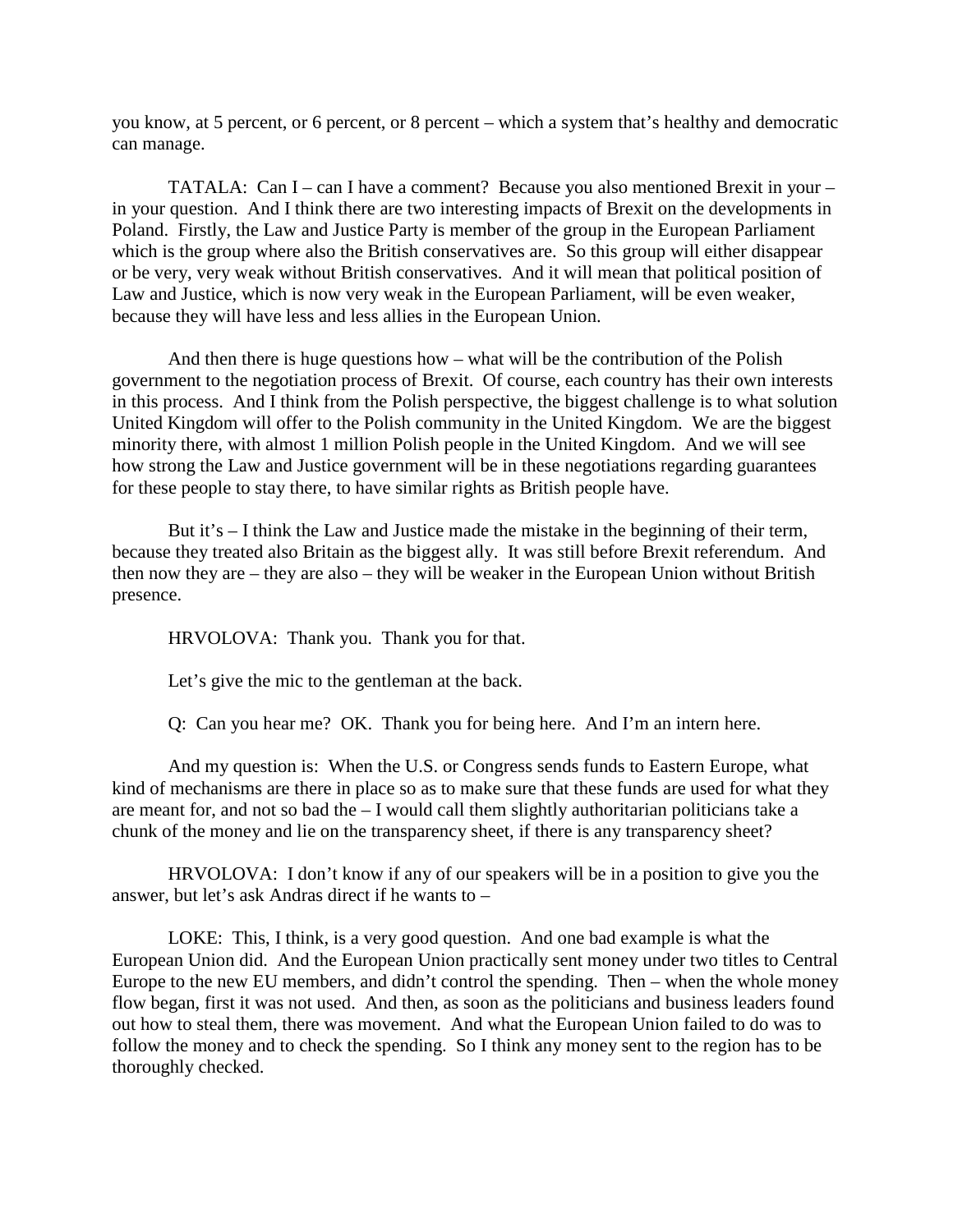HRVOLOVA: Thank you. It would be maybe also better if you would address the question to some folks here on the Hill. If you're, you know, seeking the answers as to what can be done better on the U.S. side.

But let me see if we have any other questions –

KATZ: Can I just weigh in on that too?

HRVOLOVA: Go ahead.

KATZ: This issue of transparency and assistance is a really important one. We're actually engaged, I know, with this administration, with Congress in looking assistance and overall U.S. foreign assistance and reforms right now, and monitoring and evaluating and planning. And following the resources from the appropriations in Congress all the way to the implementation of projects is really an important question. And Congress does play a critical role in providing oversight over these assistance programs. But within each one of the departments and agencies that engages on the U.S. side in assistance, there's a whole mechanism in place in terms of monitoring and evaluating.

We work with – in fact, there's several implementers of assistance programs here in this room as well, that have to follow very strict guidelines – probably sometimes maybe, from their end, too onerous, and at times difficult. But it's also because we understand the importance of protecting taxpayer funding, but also making sure that the policy – at the policy end and the development end that we're carrying out the objectives of the U.S. government. So it's a really – it's an important and it's a serious question. But it's not one in which all of us are thinking about how to do better. And it doesn't mean that there has not been – you know, there hasn't been cases where resources have fallen into the wrong hands or projects have not gone as they should have. And I know even during my days at USAID there were a number of projects started particularly in Ukraine that we had to – that ended early because we didn't like the direction it was going. It wasn't achieving the objectives or there was mismanagement.

And so those – that oversight is in place within U.S. departments and agencies. Implementers also on their end have their own mechanisms to make sure that the projects they're carrying out are, you know, watched quite closely. And so there are these mechanism and layers. But if you have any specific project you're talking about, you know, please raise that. But it's something that we think about. We could always do better at monitoring and making sure the resources are spent well. But it's an incredibly important question. And when I was sitting on the other side in the U.S. government and was asking for resources, we had to provide the results of where these resources were being spent, and were on the receiving end of criticism when the process didn't work in the way that Congress wanted, or the way that we want it to as well. So I've been on the receiving end of some pretty harsh questions and had to deal with difficult issues that didn't always end in the way that we hoped they would.

HRVOLOVA: Thank you, Jonathan. I'm sure it's highly appreciated – I mean, your remarks are highly appreciated by many in this room.